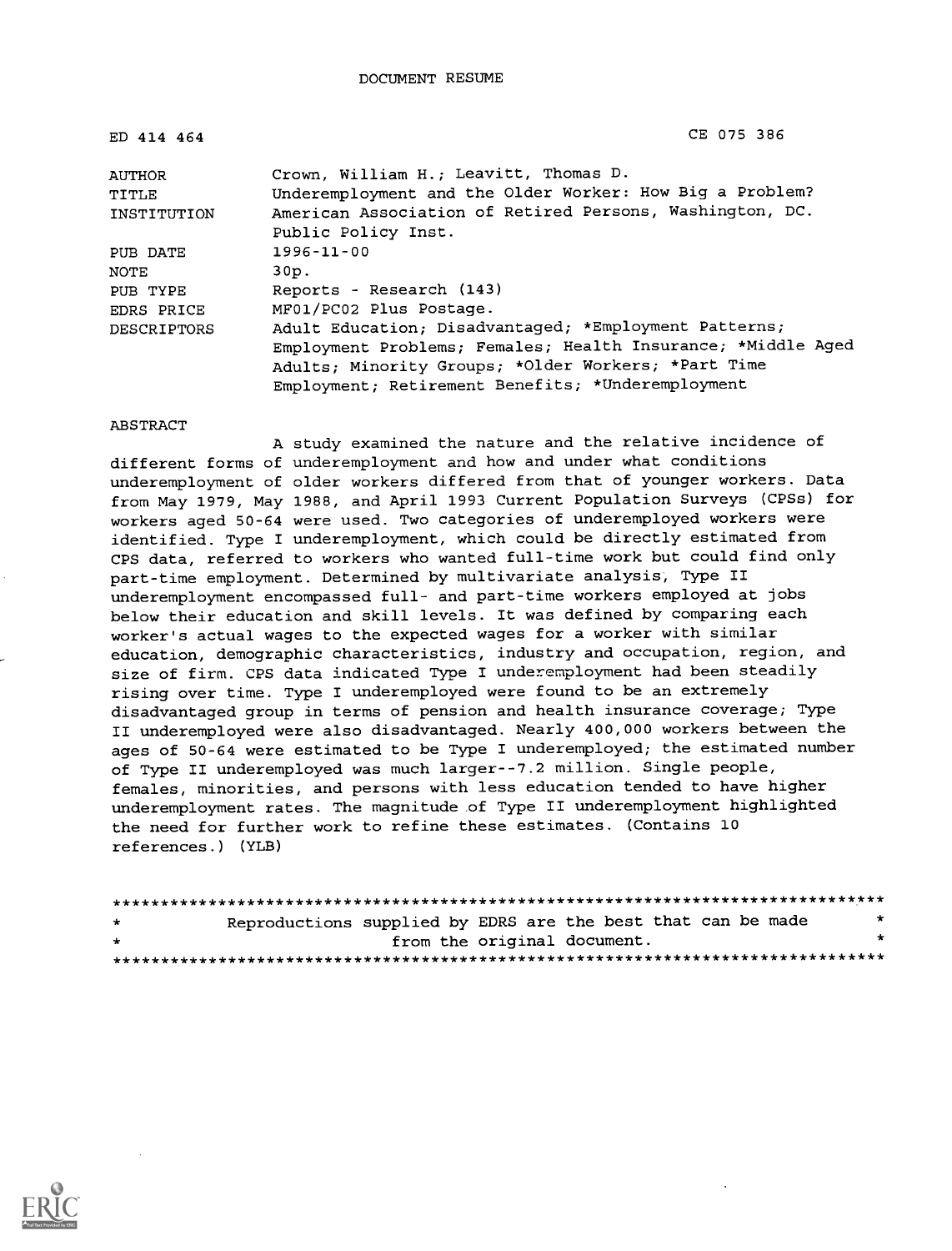982520



#9619 November 1996

# Underemployment and the Older Worker: How Big a Problem?

by

William H. Crown and Thomas D. Leavitt Analytic Resources



**.** 

Points of view or opinions stated in this document do not necessarily represent official OERI position or policy

PERMISSION TO REPRODUCE AND DISSEMINATE THIS MATERIAL HAS BEEN GRANTED BY

TO THE EDUCATIONAL RESOURCES INFORMATION CENTER (ERIC)

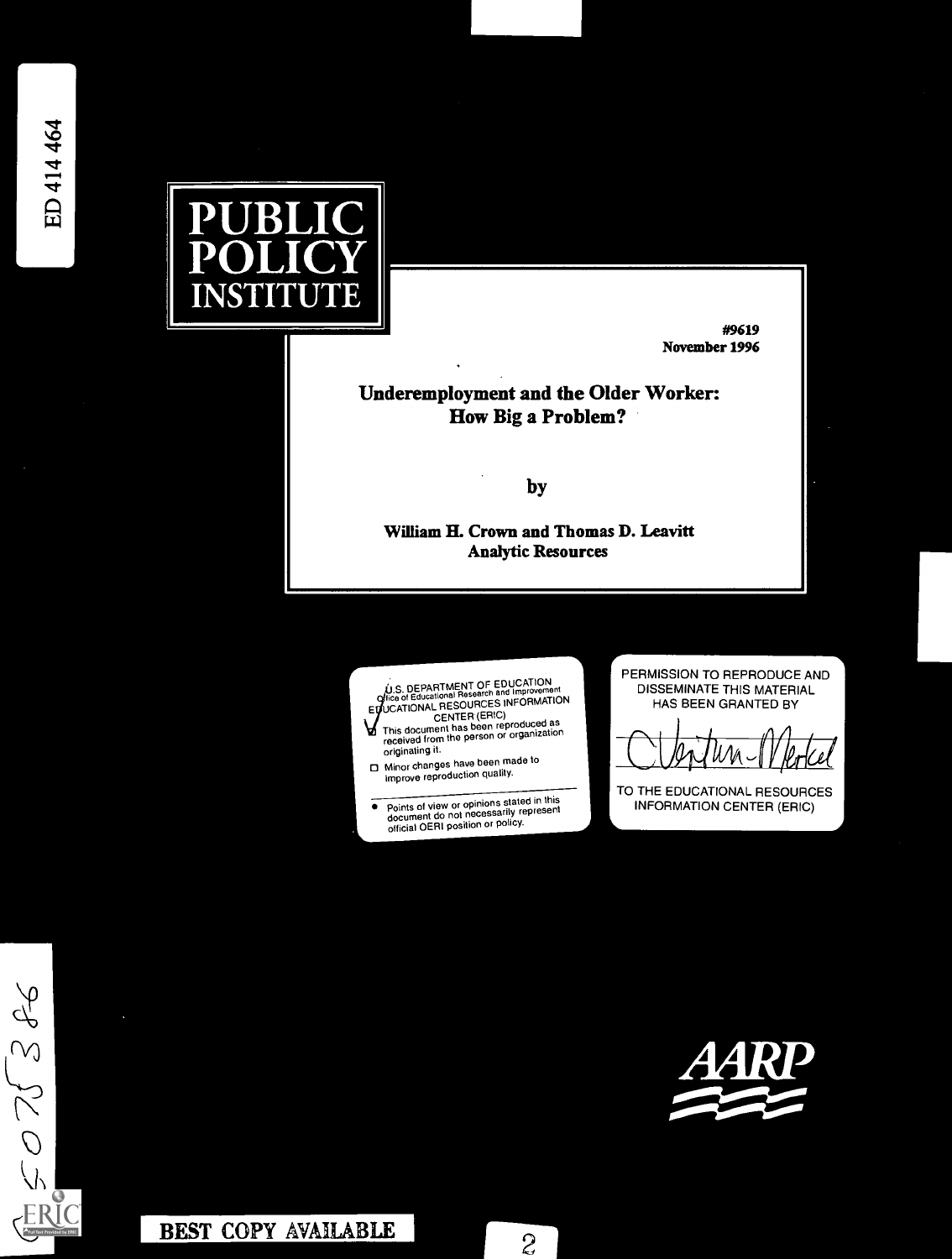#9619 November 1996

# Underemployment and the Older Worker: How Big a Problem?

by

William H. Crown and Thomas D. Leavitt Analytic Resources

> Sara E. Rix, Ph.D. Project Manager

The Public Policy Institute, formed in 1985, is part of the Division of Legislation and Public Policy of the American Association of Retired Persons. One of the missions of the Institute is to foster research and analysis on public policy issues of interest to older Americans. This paper represents part of that effort.

The views expressed herein are for information, debate, and discussion, and do not necessarily represent formal policies of the Association.

© 1996, American Association of Retired Persons. Reprinting with permission only. AARP, 601 E Street, NW, Washington, DC 20049

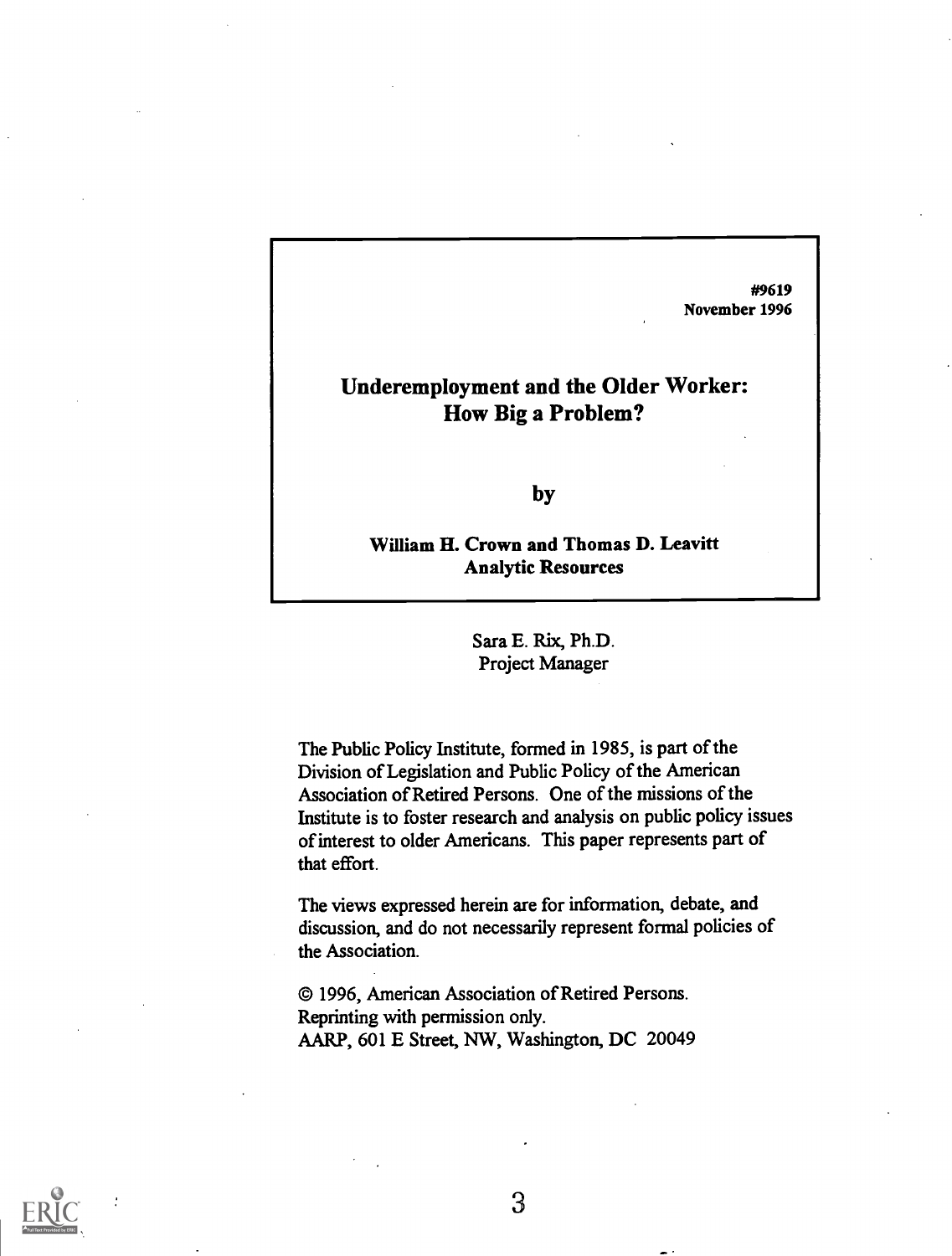| Type I Underemployment Among Workers Between the Ages of 50 and 645  |  |
|----------------------------------------------------------------------|--|
|                                                                      |  |
|                                                                      |  |
| Pension Coverage, Pension Receipt, and Health Insurance Coverage 11. |  |
|                                                                      |  |
|                                                                      |  |
|                                                                      |  |
|                                                                      |  |
|                                                                      |  |
|                                                                      |  |
|                                                                      |  |
|                                                                      |  |
|                                                                      |  |
|                                                                      |  |
|                                                                      |  |

# Table of Contents



 $\ddot{\cdot}$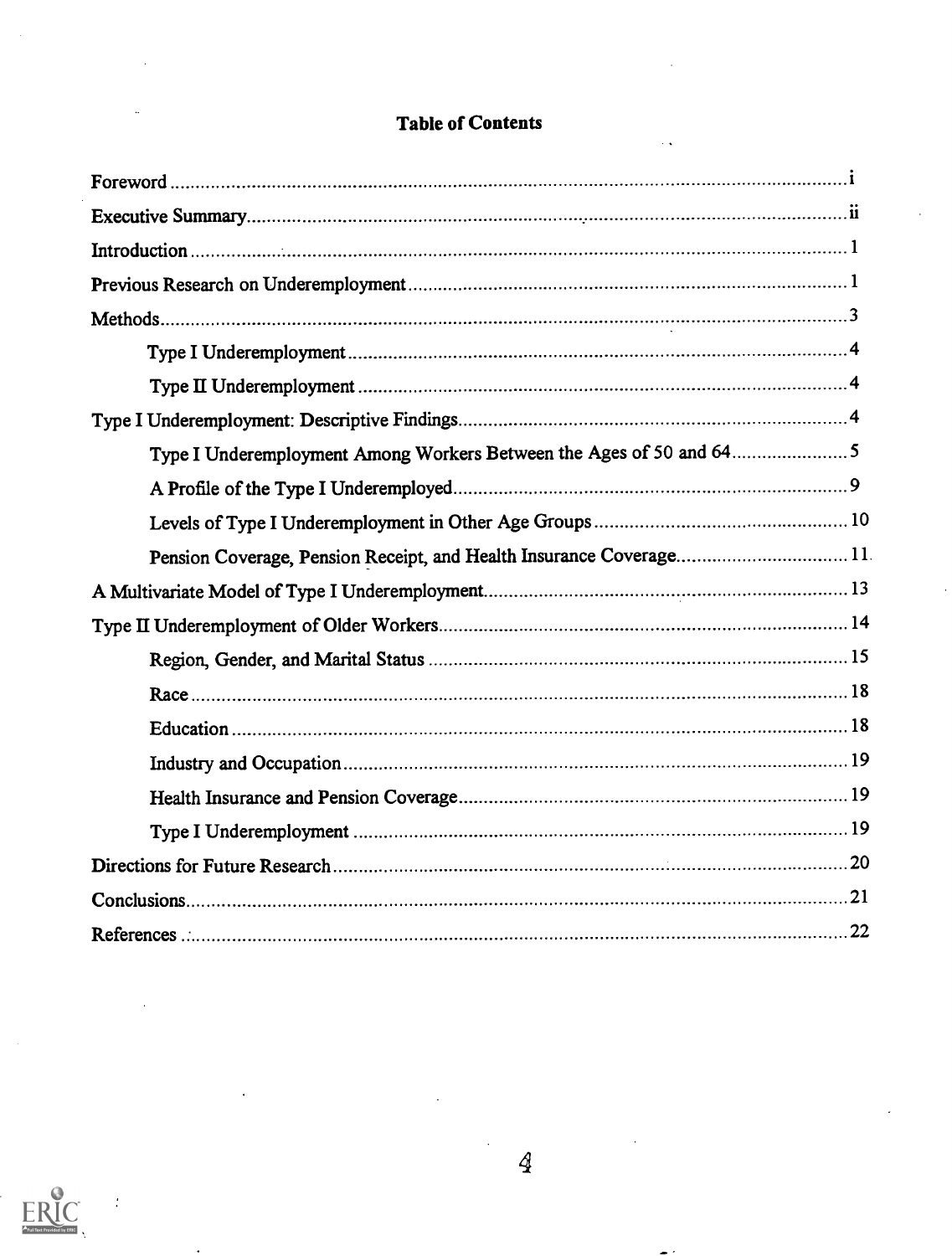#### Foreword

Underemployment, in the view of some employment observers, may be at least as serious a problem as unemployment, especially among older workers who have been downsized before they are ready to retire. These workers may be forced into jobs that are not commensurate with the ones they lost, or with their skills and abilities. Nonetheless, while anumber of studies have examined underemployment, as well as job change and downward mobility, the issue of underemployment and the older worker has received scant attention. Analyses by the Congressional Budget Office (CBO) in 1993 point to the potential severity of underemployment for older displaced workers, who, upon job loss, are far less likely than their younger counterparts to become reemployed and far more likely to leave the labor force. When older displaced workers do find work, they are also apparently more likely than younger job finders to experience a sizable earnings decline. For example, according to the CBO, over half of aged 60-plus workers displaced in the 1980s who eventually managed to find work ended up earning less than 80 percent of what they had been earning in their old jobs. They were, in fact, nearly 15 percentage points more likely than workers between the ages of 18 and 34 to experience an earnings loss of this magnitude.

Concern about the extent to which older workers, perhaps as a result of corporate downsizing, restructuring, reengineering, and/or the growth of the contingent workforce, might be experiencing underemployment led the Public Policy Institute to commission research aimed at answering a very basic question: How big a problem is underemployment for older workers today? Underemployment has consequences not only for current income and well-being but for retirement-income security as well.

Undertaken by William Crown and Thomas Leavitt of Analytic Resources, the study discussed in this report was designed to examine the nature and extent of underemployment, with a particular focus on who is underemployed, what underemployment consists of, and how and under what conditions the underemployment of older workers might differ from that of younger workers. Using the Current Population Survey for 1979, 1988, and 1993, Crown and Leavitt looked at two groups of underemployed workers: (1) workers who are employed part-time because they cannot find full-time work and (2) workers who are employed in jobs below their skill and education levels. To their knowledge, this is the first study to focus specifically on the underemployment of older workers, a study that concludes that underemployment characterizes a sizable portion of the older pre-retirement workforce. Crown and Leavitt report that nearly 400,000 workers between the ages of 50 and 64 were underemployed because they could not find full-time work. Though further refinements of the Type II estimates are called for--job tenure, in particular, needs careful consideration--preliminary estimates suggest that perhaps as many as 7.2 million 50-to-64-year-old workers are employed in jobs below their skill and/or educational level and hence qualify as underemployed according to the second definition.

Sara E. Rix Economics Team Public Policy Institute



 $\mathbf{i}$ 

 $\overline{5}$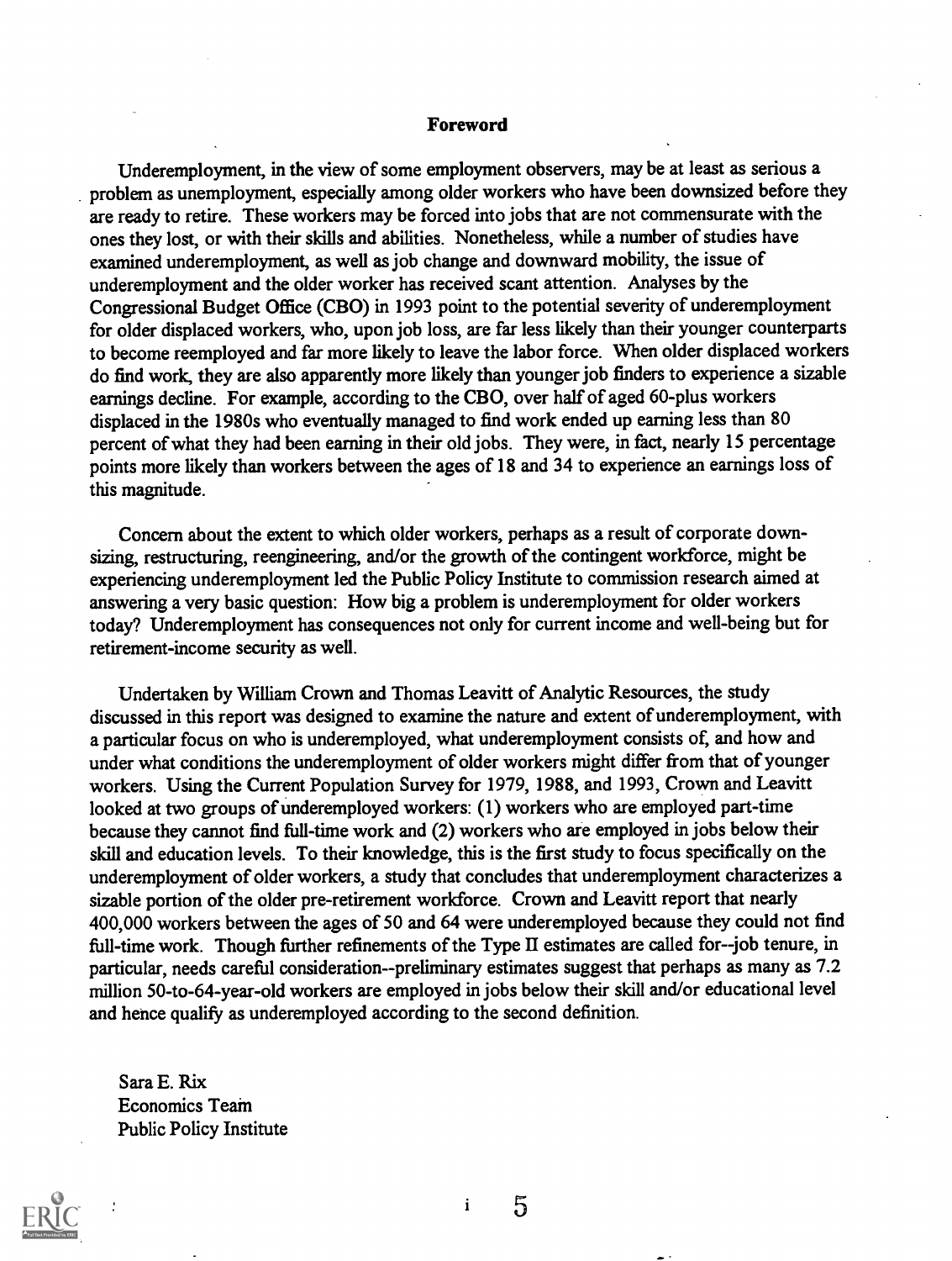#### Executive Summary

#### Background

The underemployed have received less attention from researchers and policymakers than the unemployed, but knowing the nature and scope of underemployment is important for a full understanding of the work-retirement transition as it has evolved over the years. Furthermore, current concerns about the implications of population aging for Social Security financing have led to a greater emphasis on programs or policies designed to increase the labor force participation of older persons. Without understanding the current barriers to full employment experienced by the underemployed, such policies might well have unintended consequences. For instance, scheduled increases in the actuarial reductions of Social Security benefits associated with early retirement may have serious equity implications, forcing many low-income workers to remain in the labor force, while having little impact on the retirement decisions of higher-income workers.

#### Purpose

Underemployment and the Older Worker: How Big a Problem? was designed to examine the nature and the relative incidence/importance of different forms of underemployment, as well as how and under what conditions the underemployment of older workers differs from that of younger workers. The basic question the investigators were asked to address was: How big a problem is underemployment for older workers today?

#### Methodology

Data from the May 1979, May 1988, and April 1993 Current Population Surveys (CPS) were used in the research. William Crown and Thomas Leavitt of Analytic Resources examine two types of underemployment, which they term Type I and Type II underemployment. Type I underemployment, which can be directly estimated from CPS data, refers to workers who want full-time work but can only find part-time employment.

Type II underemployment encompasses full- and part-time workers employed at jobs below their education and skill levels. The investigators employed a multivariate approach to examine this type of underemployment. For their purposes, Type II underemployment was defined by comparing each worker's actual wages to the expected wages for a worker with similar education, demographic characteristics, industry and occupation, region, and size of firm. Expected wages were calculated by estimating a multiple regression model of wages and then using this model to predict the wages for each worker, given his or her characteristics. If a worker's actual wage was less than or equal to 75 percent of the expected wage, that worker was classified as underemployed according to the Type II definition.

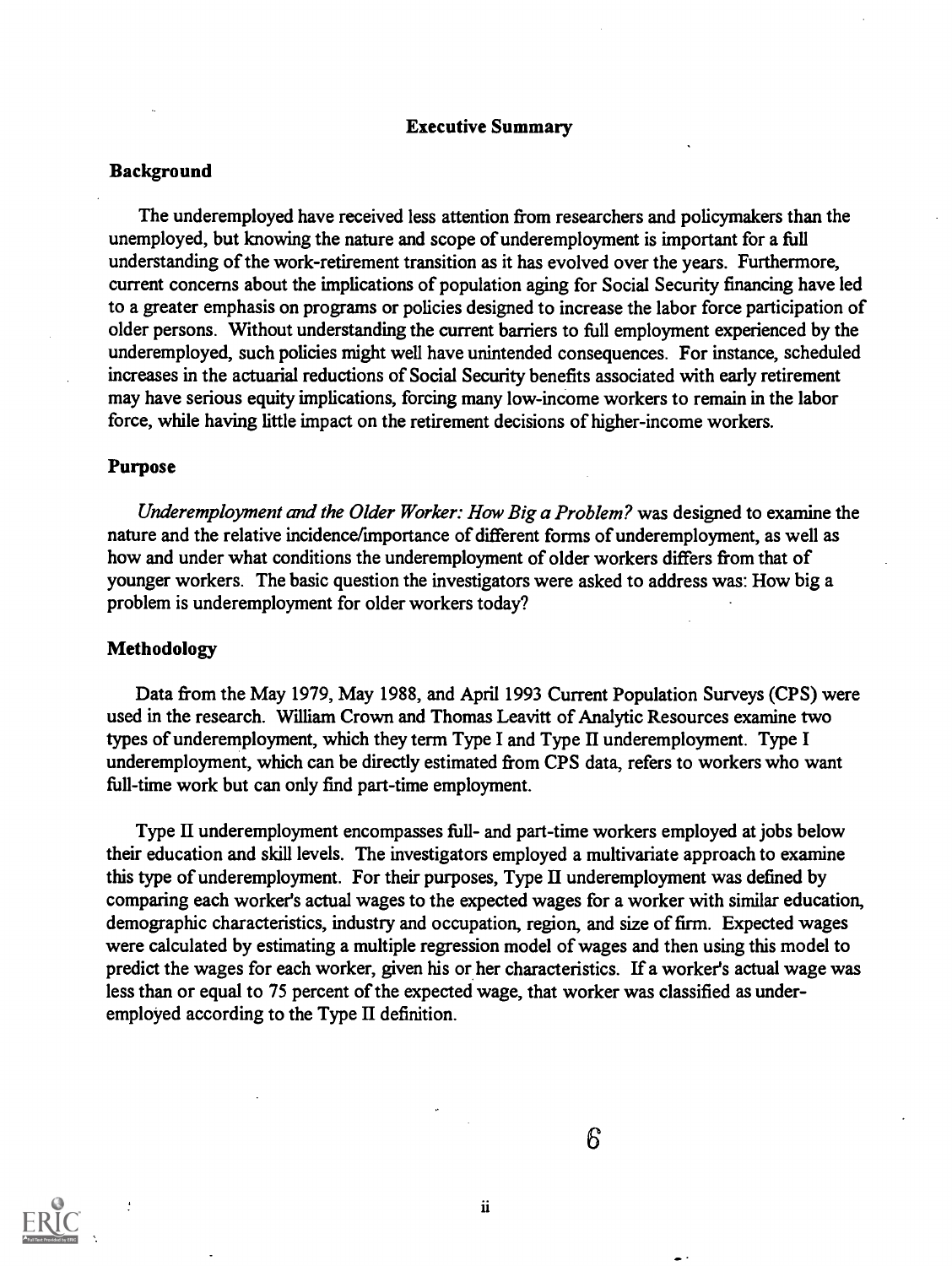# Principal Findings

This study appears to be the first to focus specifically on the underemployment of older workers. CPS data for 1979, 1988, and 1993 indicate that Type I underemployment--workers who want but cannot find full-time employment--has been steadily rising over time. The Type I underemployed were found to be an extremely disadvantaged group in terms of pension and health insurance coverage.

The Type II definition of underemployment among older workers was based on wages. As with the Type I underemployed, the investigators found that workers classified as underemployed by the Type II definition were disadvantaged.

Nearly 400,000 workers between the ages of 50 and 64 were estimated to be underemployed according to the Type I definition. The estimated number of underemployed by the Type II definition was much larger, 7.2 million. Approximately 61 percent of the Type I underemployed were also underemployed according to the Type II definition.

#### Conclusions

The magnitude of the numbers, particularly with respect to Type II underemployment, underscores the potential significance of underemployment for older workers. However, the estimated magnitude of Type II underemployment was very sensitive to the wage threshold used, an observation that highlights the desirability of further work to refine the estimate of the number of Type II underemployed. Nonetheless, the fact that the Type II estimates of underemployment were much larger than the Type I estimates, even using the most stringent criteria of the investigators, illustrates the potential significance of this type of underemployment for older workers.



7

iii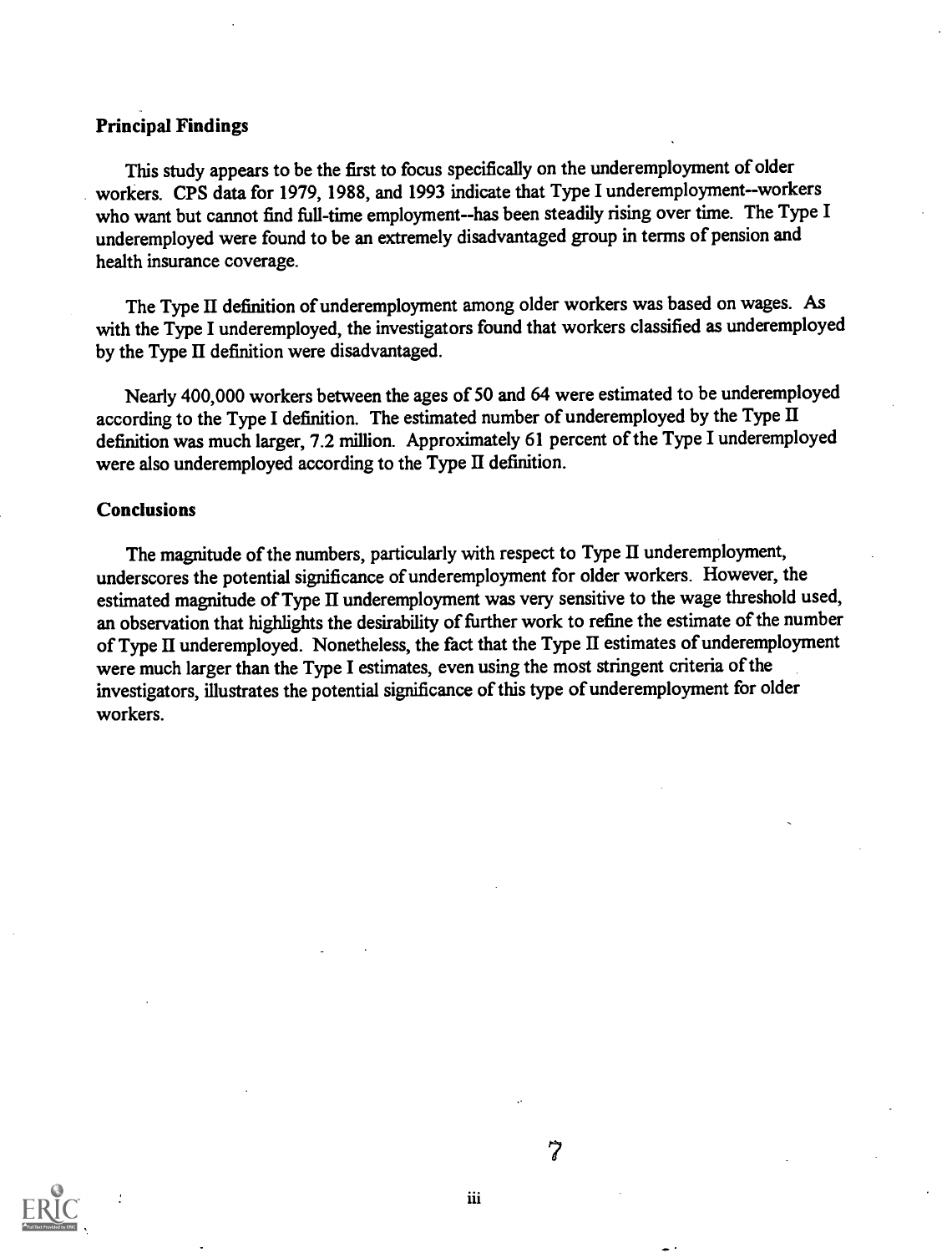# Underemployment and the Older Worker: How Big a Problem?

#### Introduction

In recent years, the transition from full labor force participation to retirement has become considerably more varied. The availability of pension benefits for workers in their 50s and the popularity of early retirement incentive programs (ERIPs) that encourage early departures from long-term jobs have resulted in an increasing pool of younger workers who have "retired" before becoming eligible for Social Security benefits. This pool has been further increased by discouraged older workers forced out of downsizing companies. Some may be able to afford retirement, but many cannot. Moreover, many of these individuals want to work (Quinn and Burkhauser 1994). Studies have shown that 30 to 40 percent of such retirees eventually reenter the labor market (Ruhm 1990). However, although some of these jobseekers find the employment situations they are looking for, others have difficulty. In particular, many older workers cannot find the amount of work they want, and others are employed in jobs below their education or skill level. These are the underemployed.

The underemployed have not received the attention from researchers and policymakers that the unemployed have received. Knowing the nature and scope of underemployment, however, is important to a full understanding of the work-retirement transition as it has evolved over the years. Furthermore, current concerns about the implications of population aging for Social Security financing have led to greater emphasis on programs or policies designed to increase the labor force participation of older persons. Without taking into consideration the current barriers to full employment experienced by the underemployed, such policies might well have unintended consequences. For example, scheduled increases in the actuarial reductions of Social Security benefits associated with early retirement may have serious equity implications, forcing many lowincome workers to remain in the labor force, while having little impact on the retirement decisions of higher-income workers.

#### Previous Research on Underemployment

According to Nord, Phelps, and Sheets (1989), researchers have defined underemployment in a variety of ways since the mid-1960s. Definitions have ranged from employment in jobs below a worker's educational and skill level, to inability to get a full-time job, to indices designed to measure inadequate earnings. Although there is a fairly substantial literature on underemployment, we were not able to identify any studies of underemployment that have focused specifically on workers aged 65 or older. Most studies of underemployment have tended to look at workers under 65 (see, e.g., Nord, Phelps, and Sheets 1989). Others have included the elderly as a subgroup in analyses but have not explicitly discussed the findings for workers 65 or older. As a case in point, Jacobs (1993) includes the age categories 55 to 64 and 65-plus in tables of the labor force transitions of underemployed workers but does not single them out for special attention.

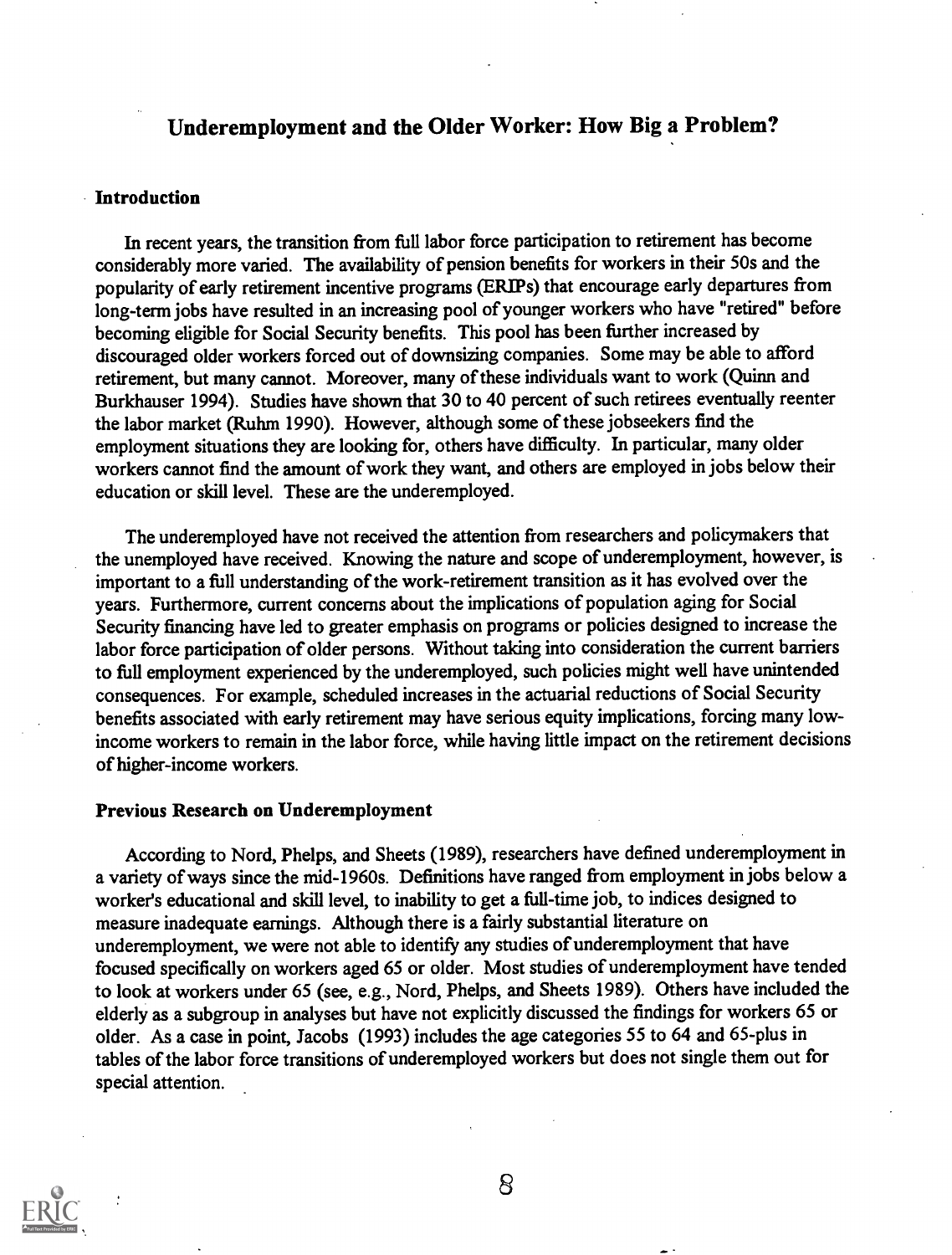Jacobs defines underemployed workers as persons who are working part-time for economic reasons. Workers considered underemployed for economic reasons include those who "could only find part-time work" or who were working part-time because of "slack work or material shortages." Although Jacobs does not discuss the results for older underemployed workers in his paper, the data presented in his tables highlight striking differences in the pathways out of underemployment for older male and female workers.

Jacobs shows, for example, that 53 percent of underemployed women aged 65 or older in 1975 remained part-time workers in 1976, while 5 percent switched to full-time work, 11 percent became unemployed, and 31 percent left the labor force. The pattern was similar for transitions over 1987-88. During the latter period, 55 percent of the older underemployed women remained part-time in 1988, while 9 percent switched to full-time, 3 percent became unemployed, and 34 percent left the labor force.' Considering the small sample sizes (39 for 1975-76 and 49 for 1987- 88), these patterns--especially for those who remain part-time or retire--appear to be remarkably stable.<sup>2</sup>

Interestingly, the transition patterns of underemployed older men appeared to change considerably between 1975-76 and 1987-88. Over 1975-76, 40 percent of underemployed men 65 and older continued part-time, 6 percent switched to full-time, 11 percent became unemployed, and 43 percent left the labor force. In contrast, in the 1987-88 time frame, 63 percent remained part-time, 5 percent switched to full-time, 6 percent became unemployed, and 26 percent left the labor force. Thus, the proportion of older underemployed men remaining part-time increased by 23 percentage points over 1975-76 to 1987-88, while the percentage leaving the labor force declined from 43 percent to 26 percent.3

What interpretation can be given to these trends? The stability of the labor force transitions of underemployed females aged 65 and older is broadly consistent with the relative stability of their labor force participation rates over time. In contrast, the increasing proportion of underemployed men 65 and older who remain part-time workers and the decreasing proportion who leave the labor force are at odds with the declining labor force participation rates of older men in general. Is this indicative of fundamental differences in the labor force behavior of underemployed versus typical older workers? Or is it a result of a flaw in the definition of underemployment for older workers?

A related issue is the trend in underemployment among older workers over time. Several authors (e.g., Blank 1990, Ichiowski and Preston 1986) have demonstrated that the rate of underemployment for the labor force in general has been rising for the past two decades. They present no information on the trend in underemployment among workers 50 and older.



<sup>&</sup>lt;sup>1</sup> Due to rounding, totals here and in some tables may not always sum to 100.

<sup>&</sup>lt;sup>2</sup>The sample sizes for underemployed women who shift to unemployment or full-time employment are too small to support reliable inferences.

<sup>&</sup>lt;sup>3</sup>Peracchi and Welch (1994) conducted a similar analysis that focused on the labor force transitions of older men and women. However, their analysis is broader in scope and does not deal specifically with underemployment among older workers.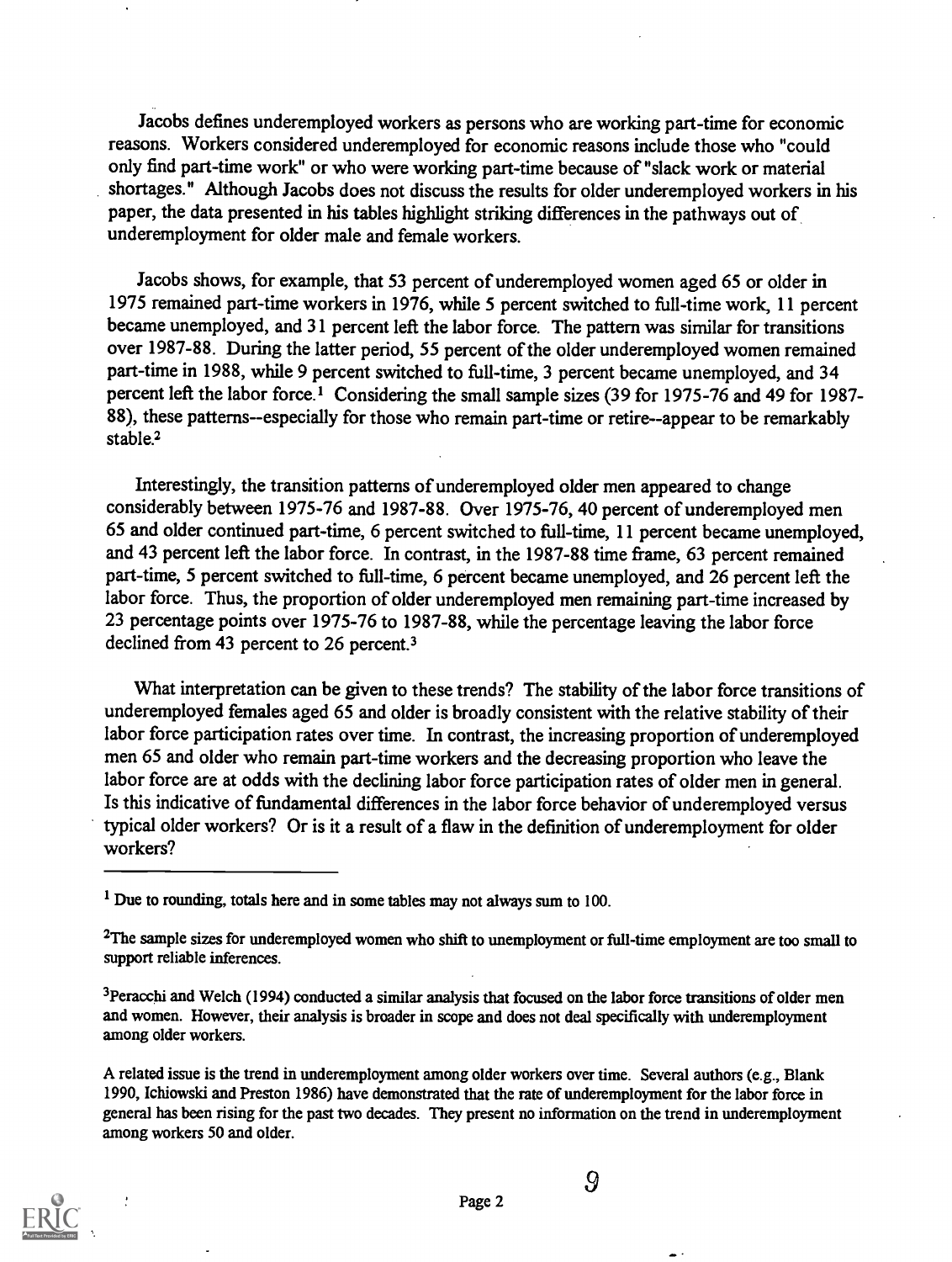#### Methods

In this paper, two categories of underemployed workers are identified: (1) Type I underemployed, which refers to part-time workers who cannot find full-time employment, and (2) Type II underemployed, defined as full- or part-time workers employed at jobs below their education and skill levels. Current Population Survey (CPS) data are used to examine the nature and extent of both types of underemployment.

The CPS is a monthly survey of the civilian noninstitutionalized population. Conducted for over 50 years, its primary purpose is to serve as the official source for federal government statistics on employment and unemployment. The CPS also provides detailed information on demographic characteristics, educational attainment, economic status, and labor market activities of U.S. households.

The two types of underemployment require different strategies for analysis. In May 1979, May 1988, and April 1993, the CPS included supplemental surveys on employee benefits. Since information on pension and health insurance benefits is important for understanding the extent to which an older worker's employment situation is voluntary, the analysis of Type I underemployment is based on 1979, 1988, and 1993 CPS data. The analysis of Type II underemployment, which requires a multivariate approach, is based on the April 1993 CPS only.

These analyses focus on the underemployed aged 50 and older. Although this is the age range where physical limitations, in combination with job characteristics (e.g., heavy lifting, repetitive motion), may force some workers to cut back on the number of hours they are working, it is important to recognize that workers employed less than full-time due to physical limitations are not the same as workers unable to find full-time employment.

Age 50 is also generally the earliest year that individuals are allowed to collect employer pension benefits. Some older persons with large expected retirement incomes may decide to work in part-time or full-time jobs that would initially lead to their classification as underemployed. One of the most difficult challenges of defining underemployment among older workers is distinguishing those who are "underemployed" at full-time jobs by choice from those who are underemployed because they cannot find work at their education or skill level.

As described below, we believe that pension and health coverage data are useful in helping to make this distinction, although this is undoubtedly an area where more research would be fruitful. The 50-to-64 age group permits the inclusion of a sample of workers who may be displaced from downsizing companies. These workers are also likely to be underemployed as they experience difficulties finding jobs that fully utilize their education and skill levels. Despite the fact that we do not separately identify displaced workers in our analysis, this group is often targeted in downsizing efforts, especially in ERIPs.4

<sup>4</sup>For a recent review of the literature regarding ERIPs, see Mutschler (1996).



 $\sqrt{2}$   $\Omega$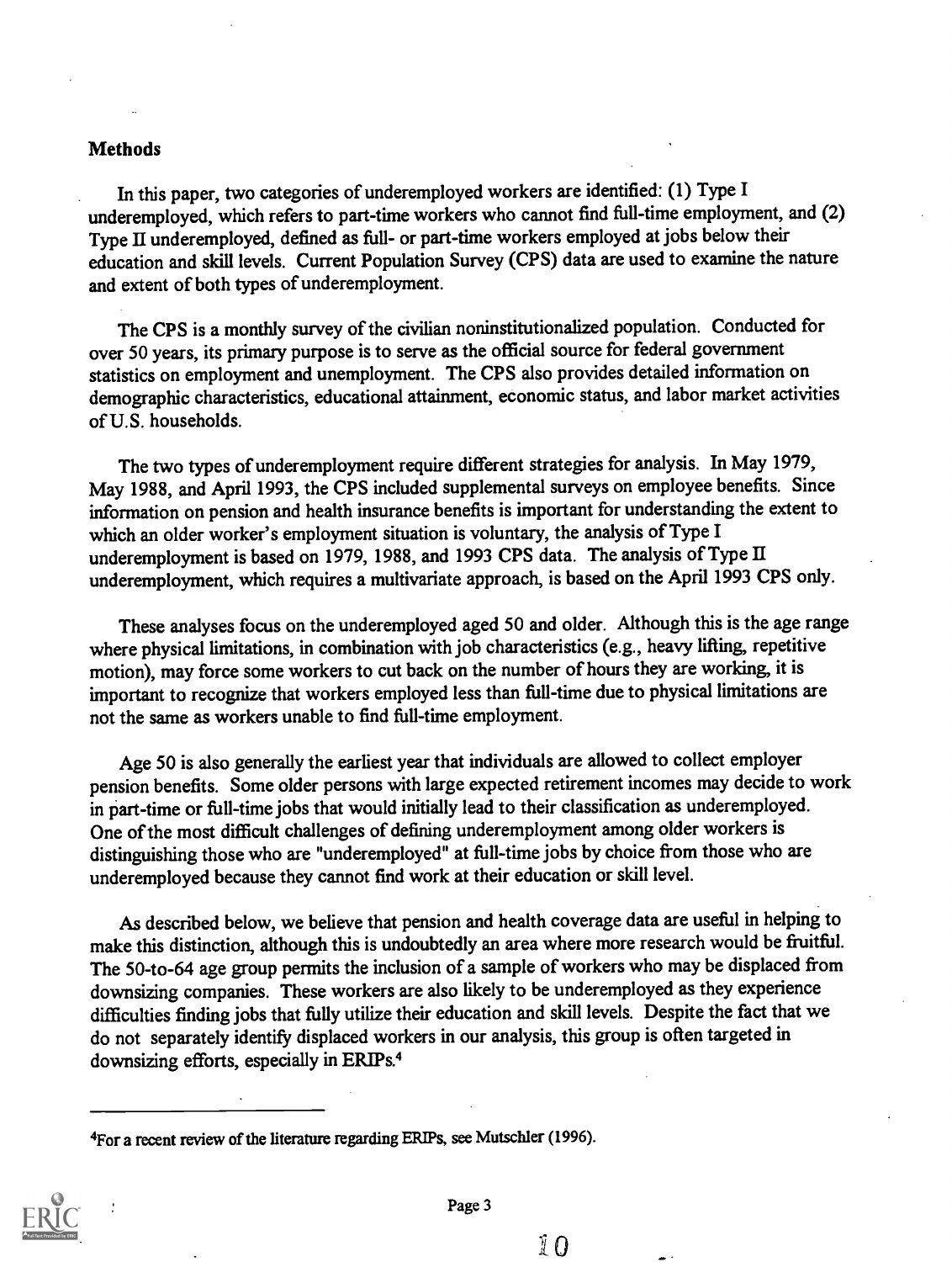# Type I Underemployment

Part-time workers who desire but cannot find full-time work can be directly identified from CPS data. Workers who usually work less than 35 hours per week are asked the reason why they work less than 35 hours. For our analyses of Type I underemployment, respondents who said that they "could find only part-time work" were designated as underemployed workers.

# Type II Underemployment

Many studies have defined underemployment in terms of inadequate earnings. Yet, the failure to earn adequate earnings (usually defined as exceeding  $125$  percent of the poverty level)<sup>5</sup> is not necessarily indicative of underemployment. Many individuals who earn low wages may simply have poor job skills and low productivity. As a consequence, in the present study, Type II underemployment is defined in a new way. First, a multivariate model of wages as a function of education level, gender, race, region of the country, industry, and occupation generates a predicted value for wages for each person given his or her characteristics. Then, the actual wage that the person was paid is compared to the predicted wage. If the actual wage is more than 25 percent lower than the predicted wage, the individual is categorized as underemployed by the Type II definition.

# Type I Underemployment: Descriptive Findings

As noted above, workers are categorized as Type I underemployed if they are working parttime and they desire but cannot find full-time work. In this section, Type I underemployment among workers between the ages of 50 and 64 in 1979, 1988, and 1993 is examined. This is followed by a profile of the Type I 50-to-64-year-old underemployed population, which depicts the underemployed in terms of their gender, marital status, education, race/ethnicity, and union status. This profile is compared to the profiles of other part-time workers and full-time workers in the same age group.

The incidence of Type I underemployment in the 50-to-64 age group is then compared to Type I underemployment among both younger (under 50) and older (65-plus) workers. Finally, pension coverage, pension receipt, and health insurance coverage within the 50-to-64-year-old Type I underemployed population are examined. Since this study looks at workers who, by definition, are working less than they would like, it is relevant to examine the extent to which their underemployment may be a threat to their health coverage and to their retirement-income security as they approach retirement age.

<sup>5</sup>See, for example, Nord, Phelps, and Sheets (1989).

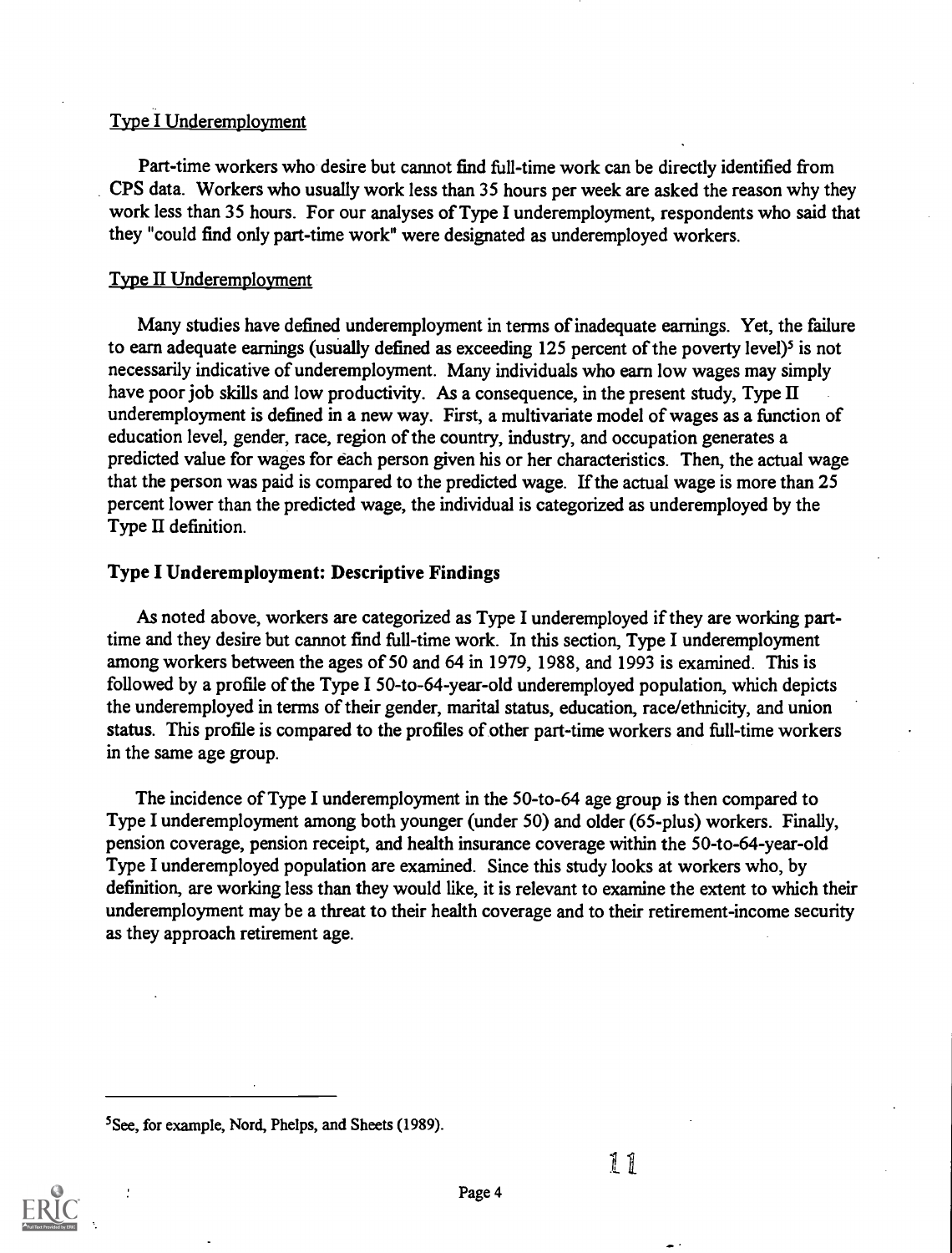# Type I Underemployment Among Workers Between the Ages of 50 and 64

Type I underemployment among part-time workers between the ages of 50 and 64 grew 111 percent during the 1979-1993 period, from 187,037 to 394,718 persons (Figure 1). In other words, in 1993 there were over 200,000 more middle-aged workers who wanted full-time work but could only find part-time employment than there had been in 1979. Still, although the underemployment *rate* doubled during the same period, the Type I underemployed between the ages of 50 and 64 represented a small proportion of the middle-aged workforce in both 1979 and 1993 (1 percent and 2 percent, respectively).



Source: Authors' calculations of Current Population Survey data.

The underemployed also became a larger percentage of the middle-aged, part-time workforce over the years. In 1979, 5.3 percent of part-time workers between the ages of 50 and 64 were Type I underemployed. This number grew to 8 percent in 1988 and 8.9 percent in 1993.

Considerable variation exists in the Type I underemployment rate along a number of dimensions, as can be seen in Table 1. Underemployment rates often mirror unemployment rates. Single people, females, minorities, and persons with less education tend to have the higher underemployment rates. For example, in 1993, the underemployment rate for middle-aged single<sup>6</sup> individuals was twice the rate for married persons (3.3 percent vs. 1.6 percent); females were nearly three times more likely to be underemployed than males (3.2 percent vs. 1.1 percent); blacks (4 percent) and Hispanics (3.8 percent) were more than twice as likely to be Type I underemployed as whites (1.7 percent); and workers with a high school education or less were more than twice as likely to be underemployed as those who had a college degree or a postgraduate education. As of 1993, however, there was little variation by age within the 50-to-64 age group. Nor were regional differences all that pronounced.

<sup>6 &</sup>quot;Single" includes all nonmarried respondents.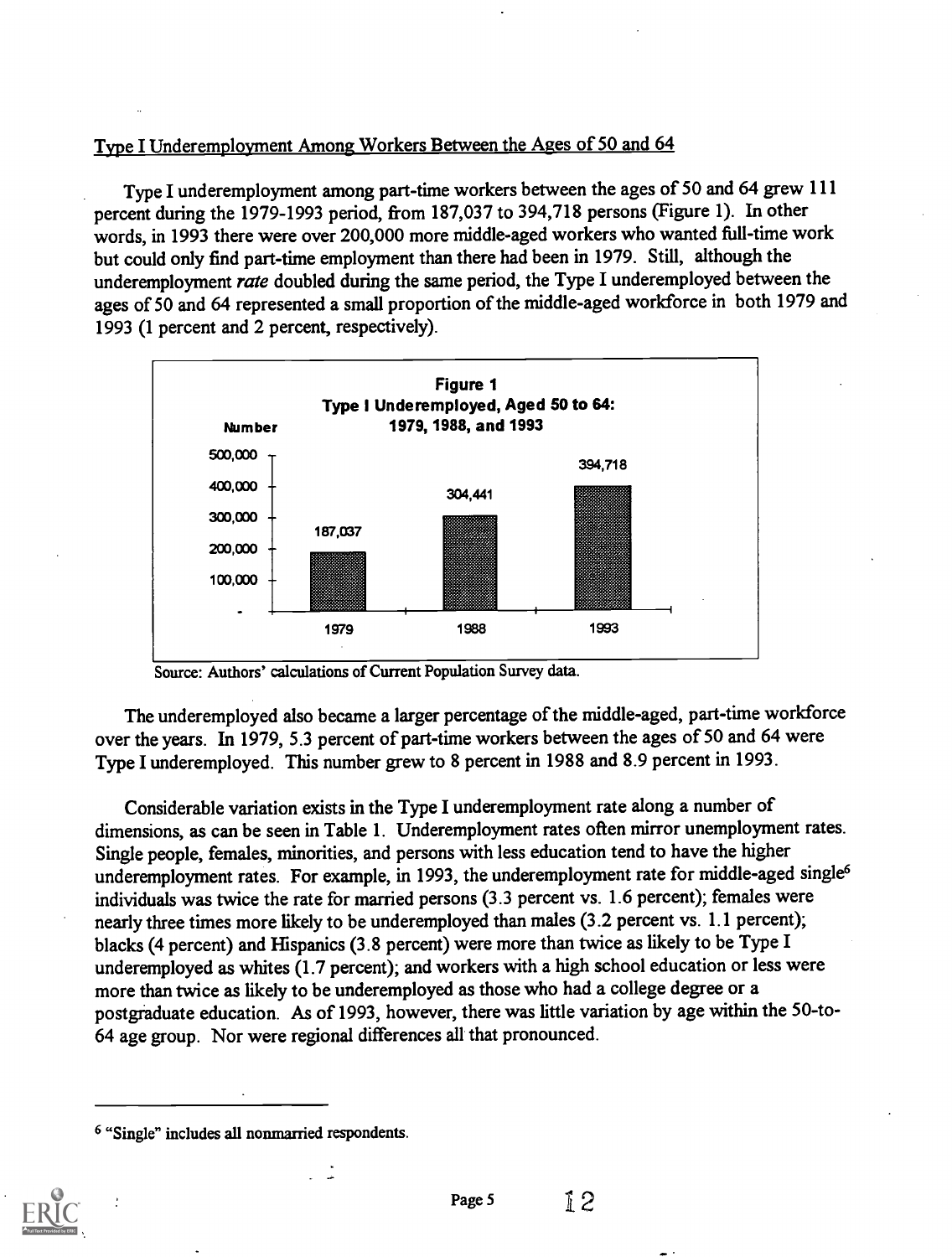#### TABLE 1

## TYPE 1 UNDEREMPLOYMENT RATES OF WORKERS AGED 50-64, BY SELECTED CHARACTERISTICS: 1979, 1988 AND 1993

| <b>Characteristic</b>  |      | Percent of All Workers Age 50<br>to 64 Who Are Type I<br><b>Underemployed</b> |      | <b>Percent of Part-time Workers</b><br>Aged 50 to 64 Who Are Type 1<br>Underemployed |        |      |
|------------------------|------|-------------------------------------------------------------------------------|------|--------------------------------------------------------------------------------------|--------|------|
|                        | 1979 | 1988                                                                          | 1993 | 1979                                                                                 | 1988   | 1993 |
| Age                    |      |                                                                               |      |                                                                                      |        |      |
| 50-54                  | 1.0  | 1.8                                                                           | 2.0  | 6.1                                                                                  | 10.3   | 10.5 |
| 55-59                  | 0.9  | 1.7                                                                           | 2.0  | 5.0                                                                                  | 8.6    | 9.3  |
| 60-61                  | 0.9  | 1.5                                                                           | 2.3  | 5.0                                                                                  | 6.6    | 8.9  |
| 62-64                  | 1.3  | 1.0                                                                           | 2.2  | 4.3                                                                                  | 3.1    | 5.8  |
| Gender                 |      |                                                                               |      |                                                                                      |        |      |
| Male                   | 0.5  | 0.9                                                                           | 1.1  | 4.4                                                                                  | 7.0    | 7.4  |
| Female                 | 1.8  | 2.6                                                                           | 3.2  | 5.7                                                                                  | 8.5    | 10.1 |
| <b>Marital Status</b>  |      |                                                                               |      |                                                                                      |        |      |
| Married                | 0.7  | 1.3                                                                           | 1.6  | 4.0                                                                                  | 6.6    | 7.2  |
| <b>Single</b>          | 2.1  | 2.8                                                                           | 3.3  | 10.1                                                                                 | 12.3   | 14.4 |
| <b>Education</b>       |      |                                                                               |      |                                                                                      |        |      |
| 8th grade or less      | 1.7  | 3.5                                                                           | 2.5  | 7.7                                                                                  | 15.5   | 10.0 |
| Some high school       | 1.3  | 2.7                                                                           | 5.6  | 6.7                                                                                  | 12.8   | 21.3 |
| High school graduate   | 0.9  | 1.6                                                                           | 2.2  | 4.7                                                                                  | 7.3    | 9.1  |
| Some college           | 0.6  | 0.9                                                                           | 1.6  | 3.4                                                                                  | 4.3    | 7.2  |
| College graduate       | 0.4  | 1.2                                                                           | 0.8  | 2.8                                                                                  | 7.1    | 4.2  |
| Postgraduate education | 0.8  | 0.4                                                                           | 0.5  | 6.6                                                                                  | 2.5    | 3.1  |
| Region                 |      |                                                                               |      |                                                                                      |        |      |
| <b>Northeast</b>       | 1.4  | 1.0                                                                           | 2.3  | 7.4                                                                                  | 5.3    | 10.4 |
| <b>Midwest</b>         | 0.9  | 1.6                                                                           | 1.9  | 4.9                                                                                  | 7.5    | 8.3  |
| <b>South</b>           | 0.7  | 1.9                                                                           | 2.2  | 3.4                                                                                  | 9.6    | 9.7  |
| <b>West</b>            | 1.3  | 1.9                                                                           | 1.7  | 6.4                                                                                  | 8.6    | 7.7  |
| <b>Race/Ethnicity</b>  |      |                                                                               |      |                                                                                      |        |      |
| <b>White</b>           | 0.8  | 1.3                                                                           | 1.7  | 4.6                                                                                  | 6.1    | 7.3  |
| <b>Black</b>           | 2.6  | 2.8                                                                           | 4.0  | 10.6                                                                                 | $15.2$ | 17.9 |
| <b>Hispanic</b>        | 1.6  | 4.9                                                                           | 3.8  | 9.3                                                                                  | 24.7   | 18.3 |
| Other                  | 0.8  | 2.6                                                                           | 3.1  | 4.4                                                                                  | 15.0   | 15.7 |

Source: Authors' calculations of Current Population Survey data.



 $\bullet$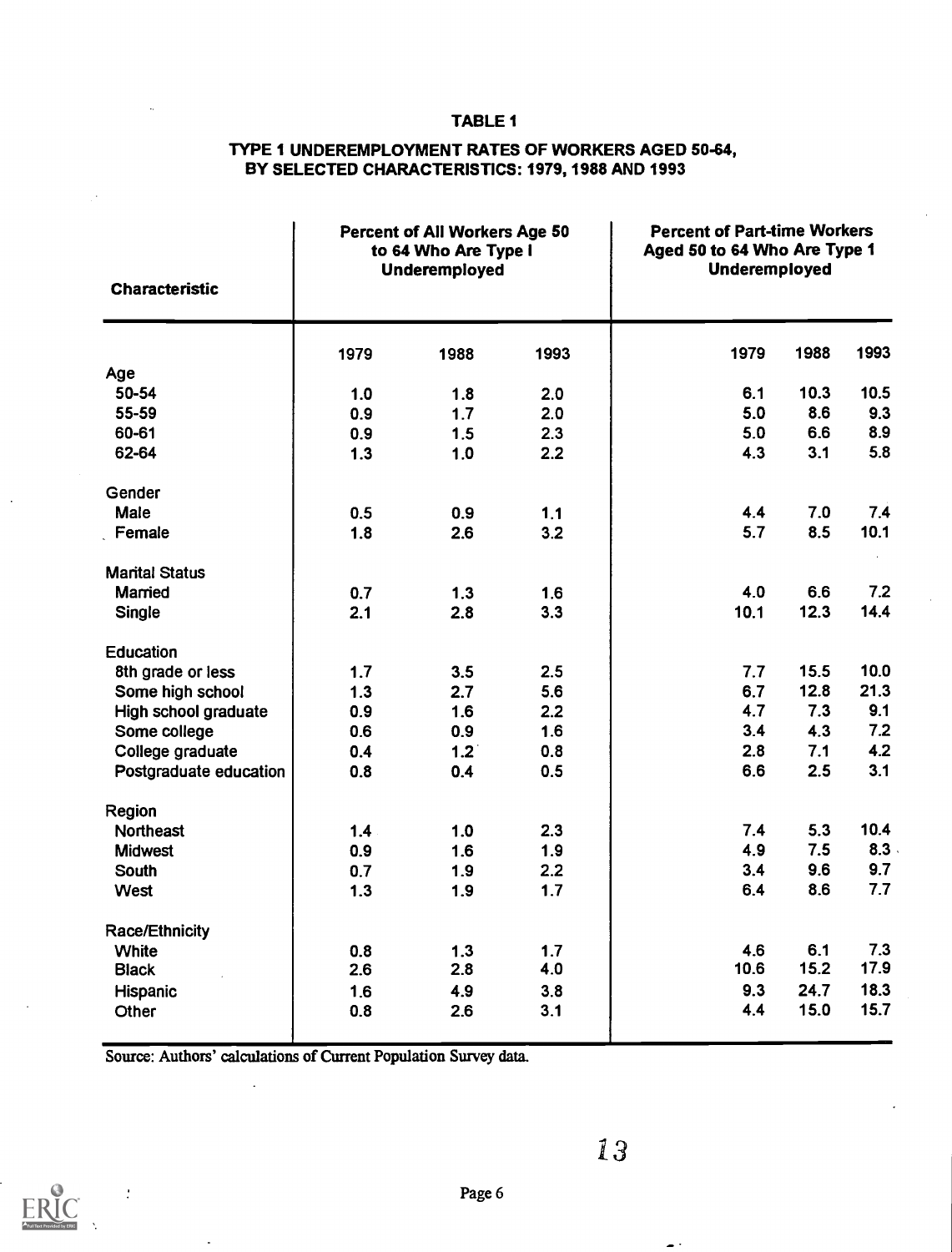Some changes over time are noteworthy. For example, Figure 2 illuminates the 1979-1993 trends in Type I underemployment rates by age. Underemployment rates increased for all age subgroups over the 14-year period, although the rate for workers between the ages of 62 and 64 did, for reasons that are not clear, decrease slightly between 1979 and 1988. The underemployment rate increased the most for workers between the ages of 60 and 61, who had had the lowest rate in 1979 (0.9 percent) and the highest rate in 1993 (2.3 percent). Contributing to this higher underemployment rate among 60- and 61-year-old workers could be some form of preretirement transitional employment, i.e., a shift from long-term or career positions to "bridge" jobs in order to supplement pension incomes with earnings until becoming eligible for Social Security benefits at age 62 (Ruhm 1990). Some of these workers may be employed in bridge jobs voluntarily; others may have been targeted by corporate downsizing and have no choice but to work in part-time jobs.



Source: Authors' calculations of Current Population Survey data.

Type I underemployment rates were higher for middle-aged females than for males in each of the three years. The difference between male and female rates increased during the 14-year period, from 1.3 percentage points in 1979 to 2.1 percentage points in 1993.

Single workers were more than twice as likely to be Type I underemployed as married workers throughout the 1979-1993 period, a difference that increased only slightly, from 1.4 percentage points in 1979 to 1.7 percentage points in 1993.

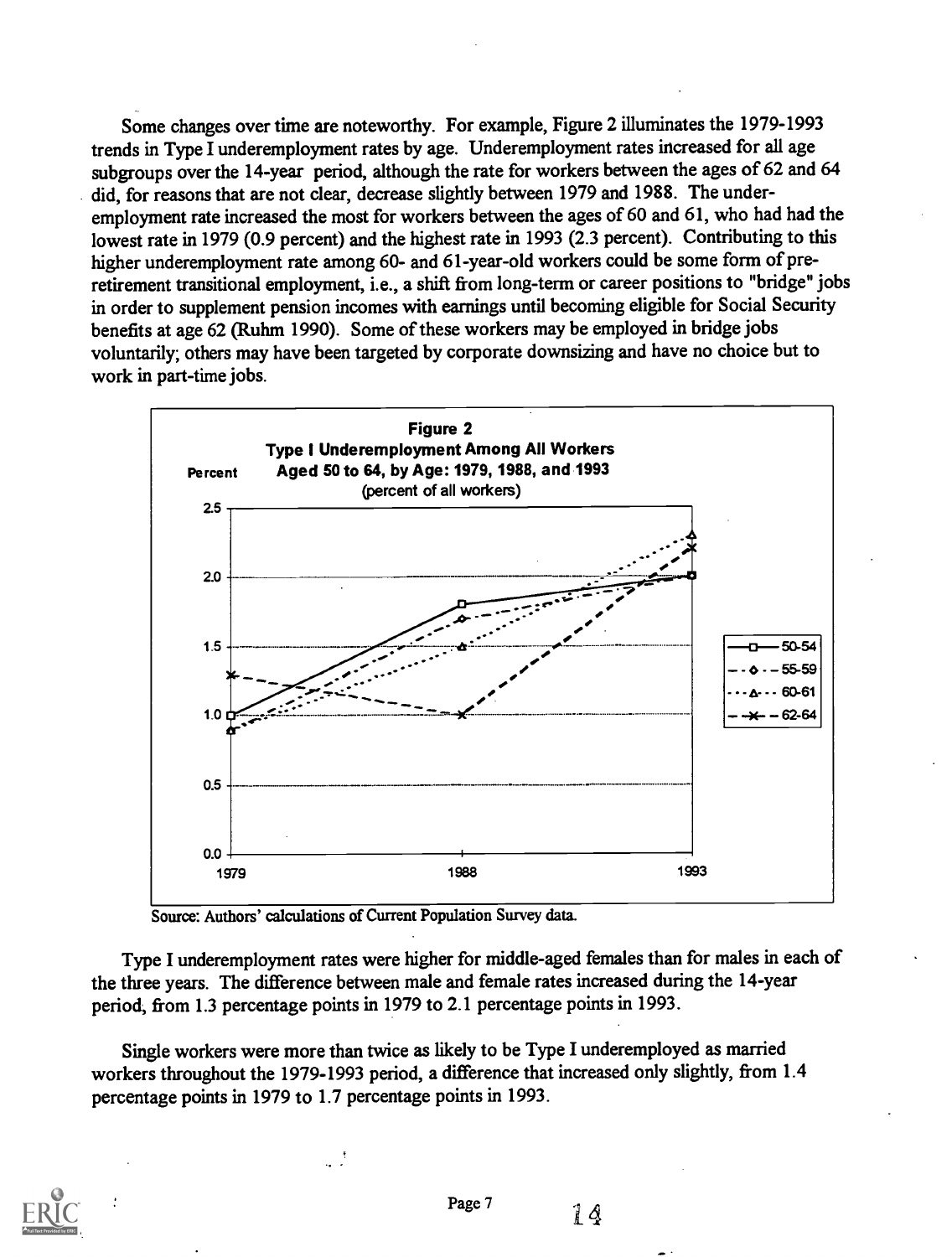Minority workers were consistently more likely to be Type I underemployed than white workers. Blacks and Hispanics were at least twice as likely to be underemployed as whites in each of the three tabulated years. Moreover, the difference between black, Hispanic, and white underemployment rates widened over the years. In 1979, the Hispanic underemployment rate was 0.8 percentage points higher than the white rate and the black rate was 1.8 percentage points higher. By 1993, the Hispanic-white difference was 2.1 percentage points and the black-white difference was 2.3 percentage points.

As noted above, the proportion of part-time workers between the ages of 50 and 64 who were employed part-time because they could not find full-time work also rose over the period of the study, an increase that characterized the workforce as a whole. Indeed, while the total "voluntary" part-time workforce increased by 20 percent between 1979 and 1993, the involuntary part-time workforce rose by 86 percent (see, e.g., Employee Benefit Research Institute 1994: 10).

Table 1 also highlights the characteristics of Type I underemployed as a percent of the parttime workforce (see Figure 3 for age trends). While the patterns and trends are the same as those discussed above, the percentages themselves are, of course, substantially higher, since the parttime workforce is so much smaller. The higher percentages confirm the extent to which underemployment is a greater problem for women, minorities, the nonmarried, and the less educated.



Source: Authors' calculations of Current Population Survey data.

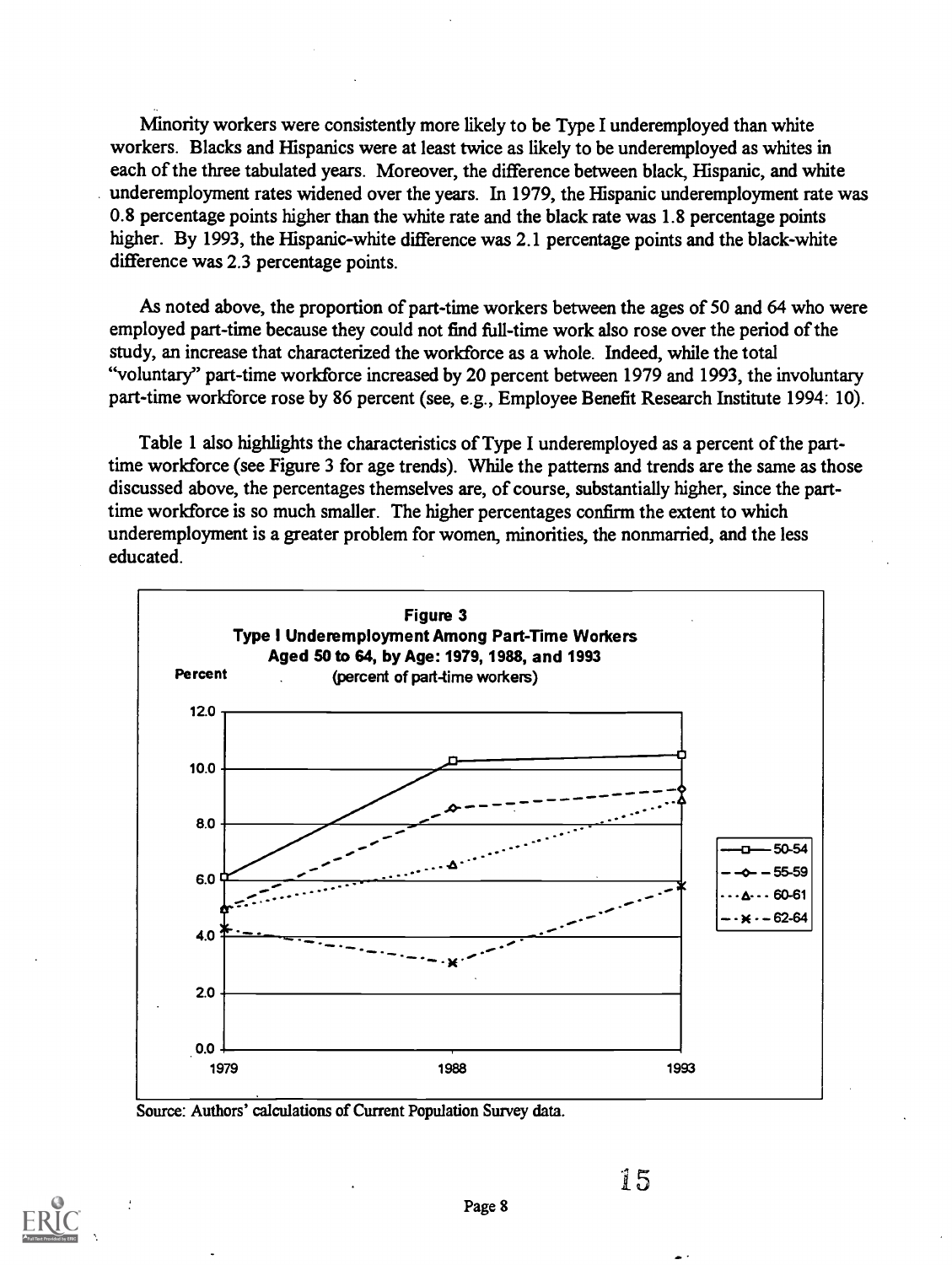# A Profile of the Type I Underemployed

Table 2 compares the age 50-to-64 Type I underemployed population in 1993 to other parttime workers and to full-time workers of the same age. What stands out starkly in that table is, with the exception of gender, how similar the "other" or voluntary part-time workers and full-time workers are to one another and how different both groups are from the Type I underemployed. Type I underemployed are considerably less likely to be married than other workers, more likely to be minorities, less likely to have completed high school, and less likely to be union members. However, both the Type I underemployed and other part-time workers are predominantly female, in contrast to full-time workers between the ages of 50 and 64, less than 40 percent of whom were males.

| <b>Characteristic</b> | Type I<br><b>Underemployed</b> | <b>Other Part-</b><br>time Workers | <b>Full-time</b><br><b>Workers</b> |
|-----------------------|--------------------------------|------------------------------------|------------------------------------|
| Gender                |                                |                                    |                                    |
| Male                  | 30                             | 38                                 | 61                                 |
| Female                | 70                             | 62                                 | 39                                 |
| <b>Marital Status</b> |                                |                                    |                                    |
| Married               | 59                             | 75                                 | 74                                 |
| Single                | 41                             | 25                                 | 26                                 |
| <b>Education</b>      |                                |                                    |                                    |
| 8th grade or less     | $-8.1$                         | 7.3                                | 6.5                                |
| Some high school      | 26.6                           | 9.8                                | 9.3                                |
| High school graduate  | 40.0                           | 39.9                               | 36.6                               |
| Some college or more  | 25.3                           | 43.0                               | 47.7                               |
| <b>Race/Ethnicity</b> |                                |                                    |                                    |
| White                 | 67.3                           | 84.8                               | 82.1                               |
| <b>Black</b>          | 17.5                           | 7.9                                | 8.8                                |
| Hispanic              | 10.1                           | 4.5                                | 5.5                                |
| Other                 | 5.2                            | 2.8                                | 3.5                                |
| <b>Union Status</b>   |                                |                                    |                                    |
| Union member          | 9                              | 17                                 | 23                                 |
| Nonunion member       | 91                             | 83                                 | 77                                 |

#### TABLE 2 SELECTED CHARACTERISTICS OF WORKERS AGE 50 TO 64, BY CLASS OF WORKER: 1993

(in percent)

Source: Authors' calculations of Current Population Survey data.

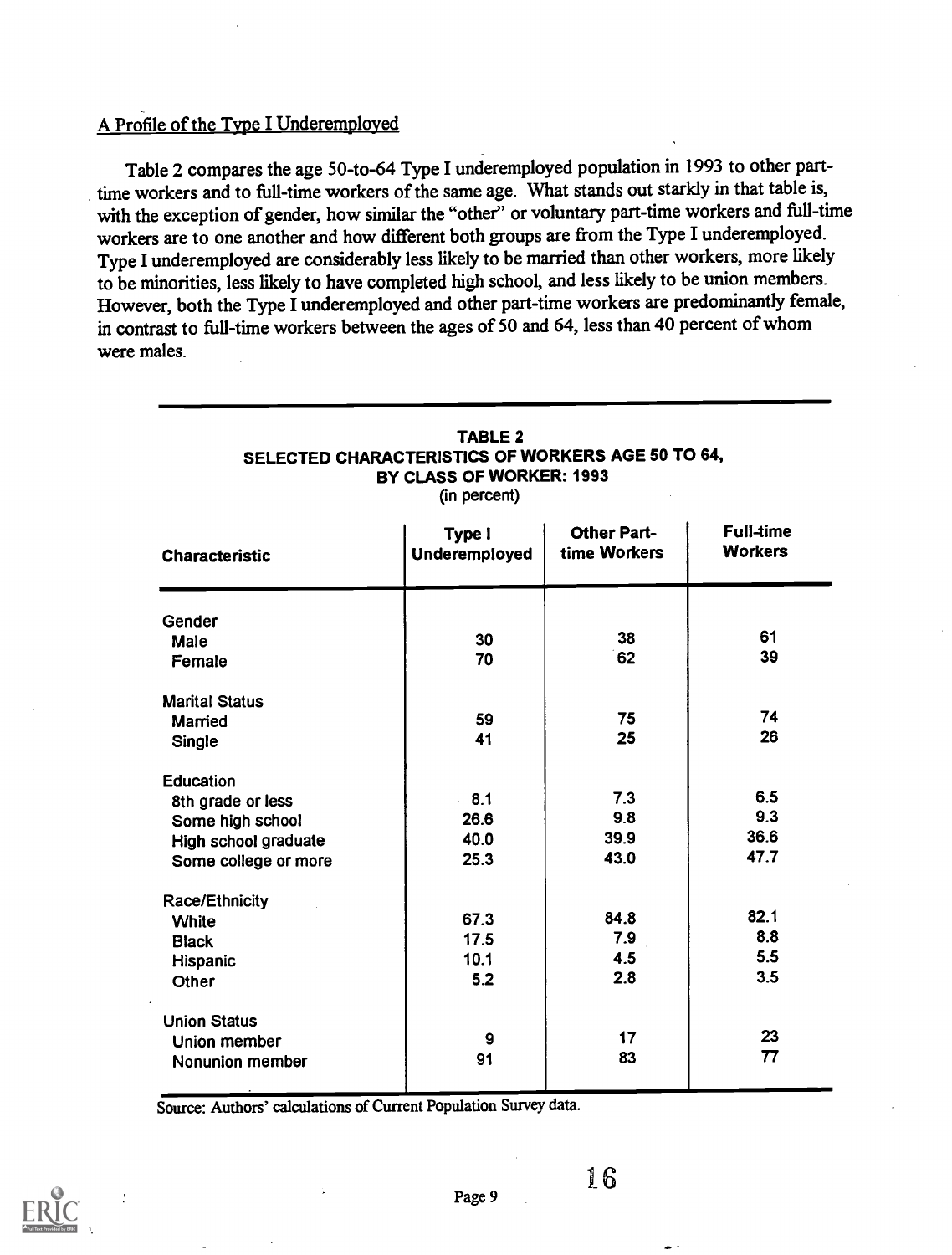# Levels of Type I Underemployment in Other Age Groups

Figures 4 and 5 compare Type I underemployment rates of different age groups in 1979, 1988, and 1993. As can be seen in Figure 4, there was virtually no difference in the likelihood of Type I underemployment among workers aged 50 to 64 and those aged 25 to 49 for *any* of the three years. The Type I underemployment rate for the workers between the ages of 65 and 75 was higher than that for workers 25 to 49 and 50 to 64 in 1979 and 1993 but was slightly lower in 1988; in every year, however, the differences were minor.



Source: Authors' calculations of Current Population Survey data.

When looking at underemployment as a percent of total underemployment, it is clear that Type I underemployment is a far greater problem for the youngest workers, ages 16 to 24, than for any of the other three age groups; in fact, it was about twice the rate of workers between the ages of 25 and 50. Still, its potential significance for older workers should not be dismissed out of hand; underemployment was higher in 1993 than in 1979 for all age groups, and the jump for the oldest workers in Figure 4--ages 65 to 74--between 1988 and 1993 after falling between 1979 and 1988, is of some interest. The explanation for this cannot be ascertained from CPS data.

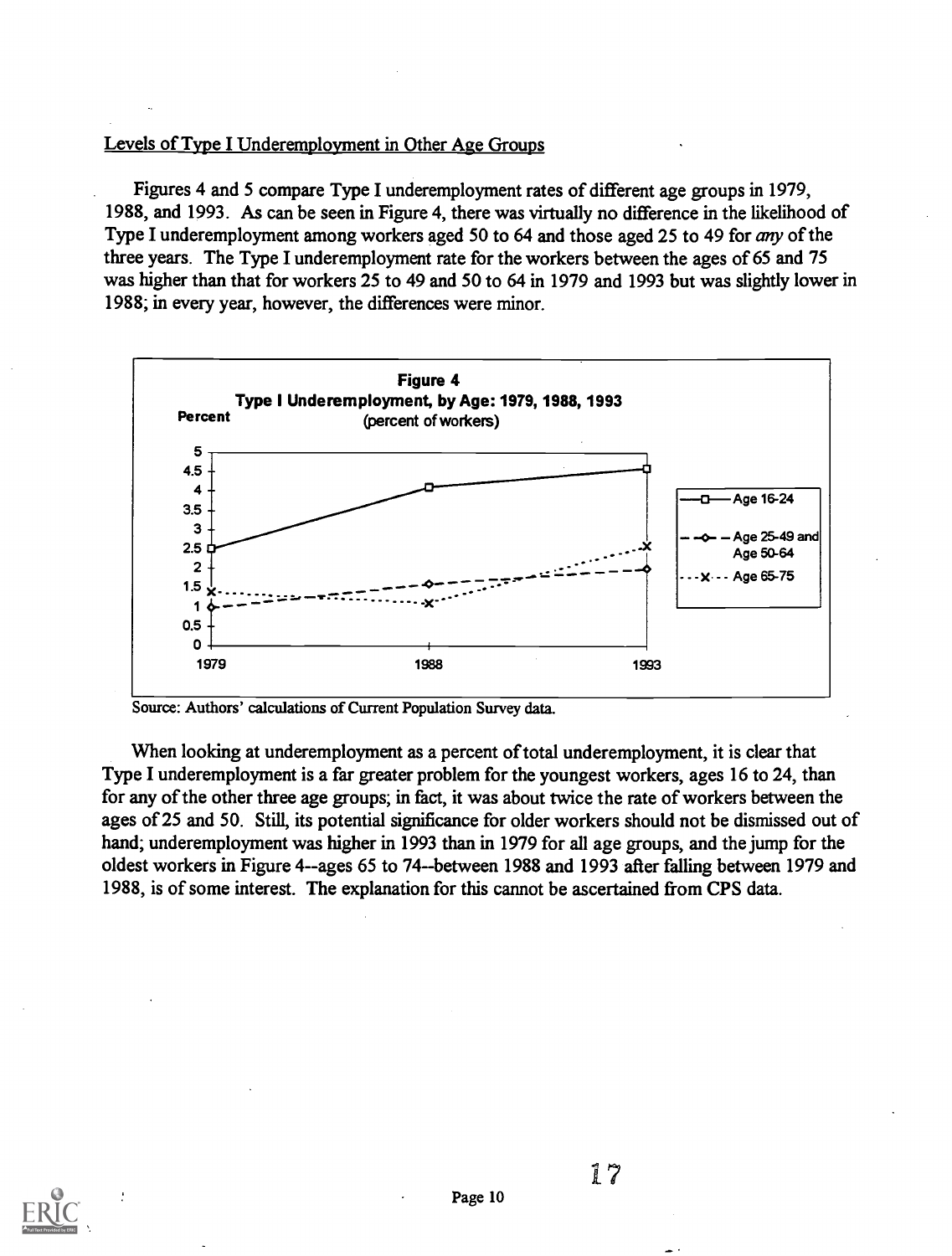

Source: Authors' calculations of Current Population Survey data.

As a percentage of part-time workers, the picture looks a bit more dramatic, and, moreover, differences between workers ages 25 to 49 and 50 to 64 emerge. It is not clear whether the rapid rise in Type I underemployment was due to the targeting of older workers by downsizing firms during this period or to other reasons, such as a rising demand among older workers for full-time work.

# Pension Coverage, Pension Receipt, and Health Insurance Coverage

Workers between the ages of 50 and 64 are approaching or have already reached the age at which most workers retire. How secure are the Type I underemployed in this age group in terms of their pension coverage or receipt? How does their pension situation compare with that of fulltime workers and other part-time workers in the same age group? Are the Type I underemployed protected by health insurance to the extent that other workers are?

Analysis of the 1993 CPS data indicates that the Type I underemployed are clearly a disadvantaged group in terms of pension coverage (Figure 6). Sixty-seven percent of the Type I underemployed had no present or prior coverage from which they could expect future retirement income. This compares with 52 percent of other part-time workers and 37 percent of full-time workers. Eleven percent of the 50-to-64-year-old Type I underemployed were already receiving pension income, suggesting that a significant portion of the Type I underemployed are retired individuals who find that they want or need full-time work.

The Type I underemployed are also disadvantaged when it comes to coverage by group health insurance (Figure 7). Half of the Type I underemployed had no group health insurance compared with 25 percent of other part-time workers and 15 percent of full-time workers.

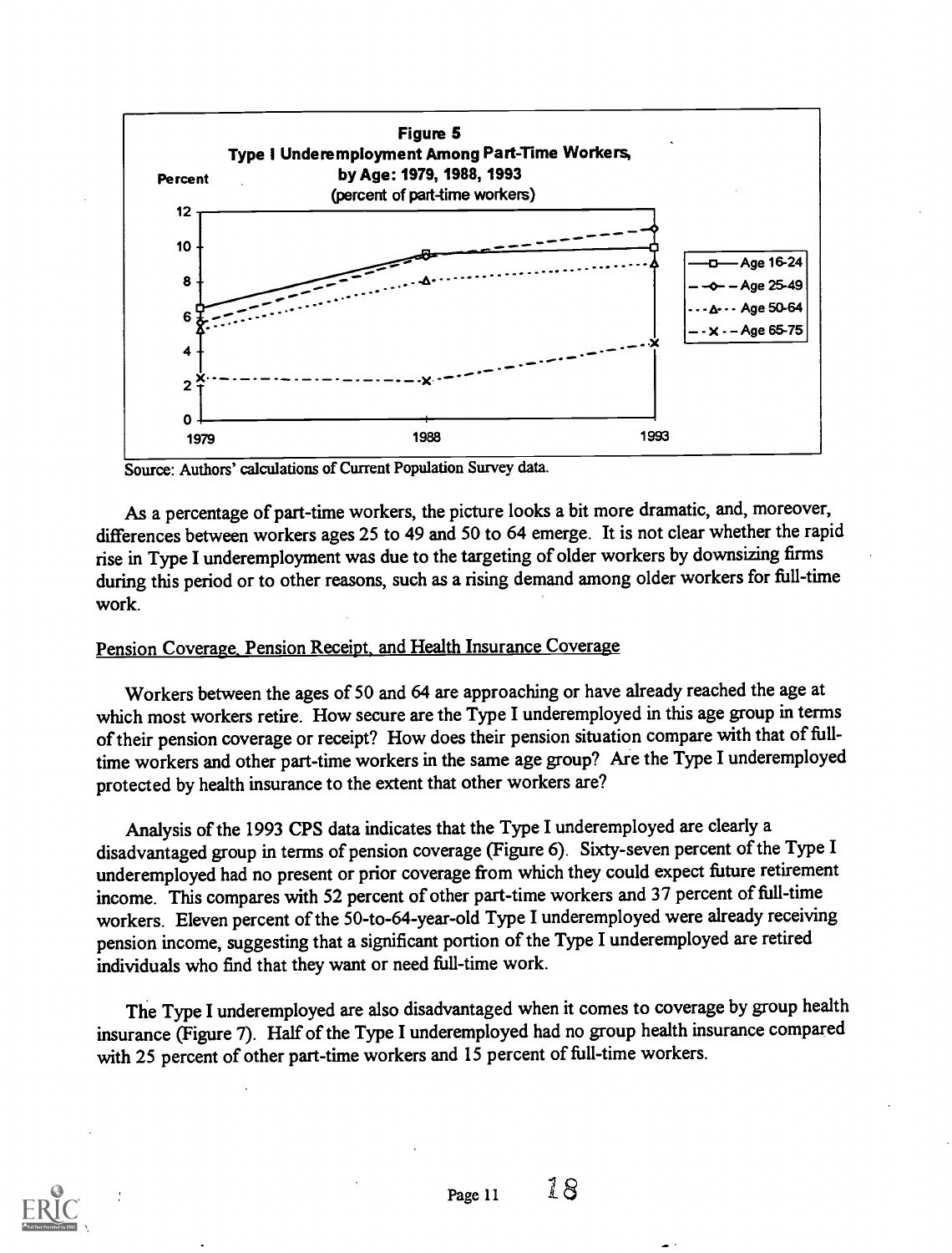

Source: Authors' calculations of Current Population Survey data.



Source: Authors' calculations of Current Population Survey data.

Combining the pension and health coverage data in one security measure, we see once again that the Type I underemployed are clearly less favored than other workers (Figure 8). Thirty-nine percent of the Type I underemployed had no pension receipt, pension coverage, or group health insurance coverage. This compares with 18 percent of other part-time workers and 10 percent of full-time workers. These data suggest that many of the Type I underemployed are probably seeking full-time work because they have had little security from their past or present employment.

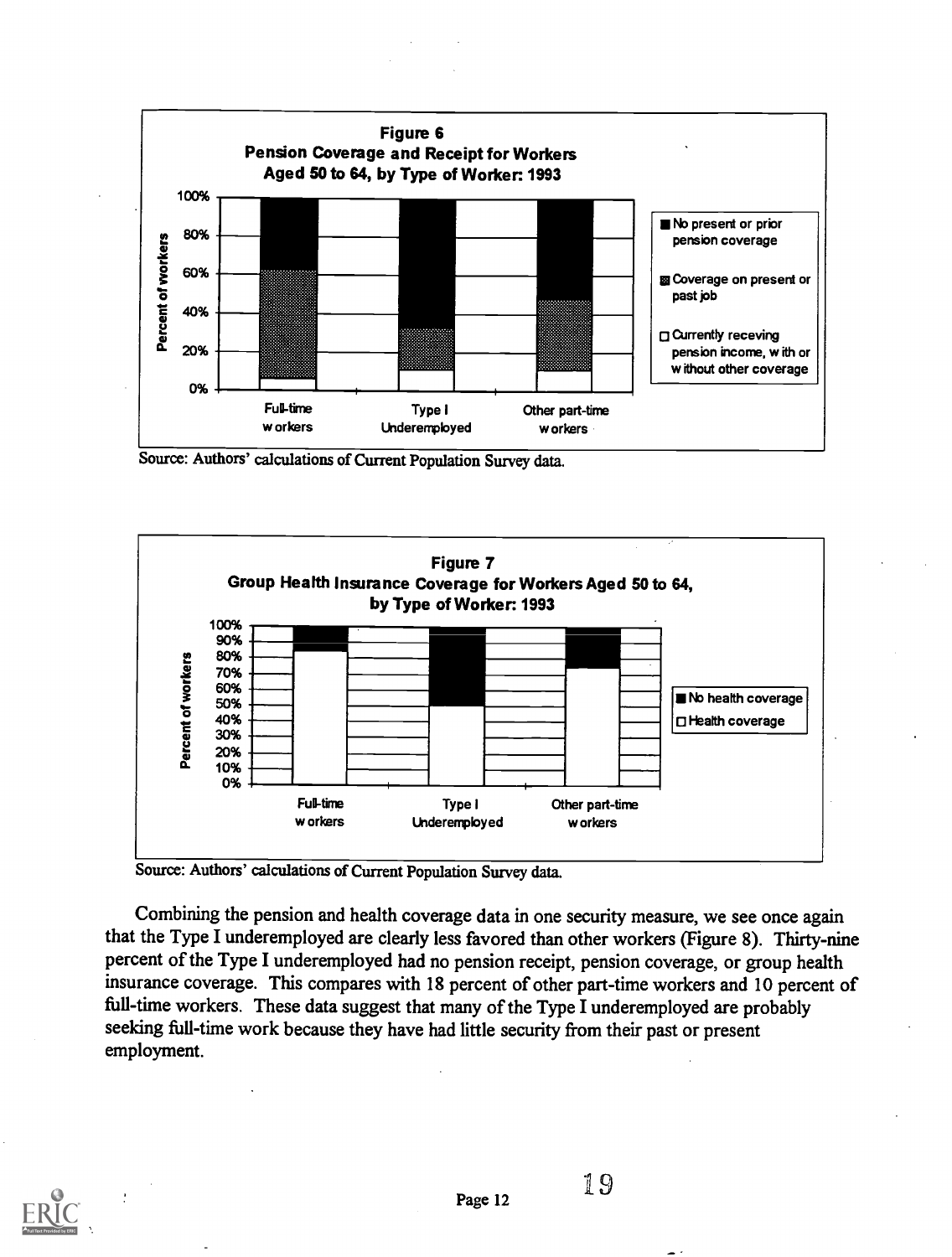

Source: Authors' calculations of Current Population Survey data.

## A Multivariate Model of Type I Underemployment

The discussion thus far has focused on generating a descriptive profile of Type I underemployment. In this section, we build upon this descriptive analysis by estimating a multivariate model of Type I underemployment. Multivariate models are appropriate for identifying variables that are statistically significant predictors of a dependent variable of interest (in this case, Type I underemployment status), controlling for the effects of other explanatory variables. This is important because inferences based on bivariate analyses can be misleading. For example, in the discussion above, we noted differences in the racial and educational characteristics of underemployed workers compared with other workers. This suggests that both of these variables may be associated with the probability of being underemployed. Yet it is possible, for example, that after controlling for educational characteristics, no additional differences in underemployment by race would remain. If this were the case, it would indicate that education was the "real" predictor of underemployment, not race (although race might, in turn, influence access to education).

A multivariate regression model of Type I underemployment was estimated using the CPS data for 1993 (Table 3).<sup>7</sup> The results of the model confirm the descriptive findings reported above

<sup>7</sup>This model should be considered preliminary because it is based on regression analysis, rather than logit or probit (which are generally considered to be more appropriate techniques when the dependent variables takes on values of one or zero). Regression analysis was used to estimate the model because it provides more extensive diagnostic information than logit or probit models. For exploratory work, this is extremely helpful in assessing model specification. For example, tolerance and variance inflation factor statistics are available for multiple regression models but not for logit or probit models. These statistics enable the researcher to evaluate the role of multicollinearity as an explanation for statistically insignificant parameter estimates. (Multicollinearity is a statistical problem created by the correlation among explanatory variables which obscures the relationship of these variables with the dependent variable.) There was no evidence of multicollinearity for any of the variables in the model.

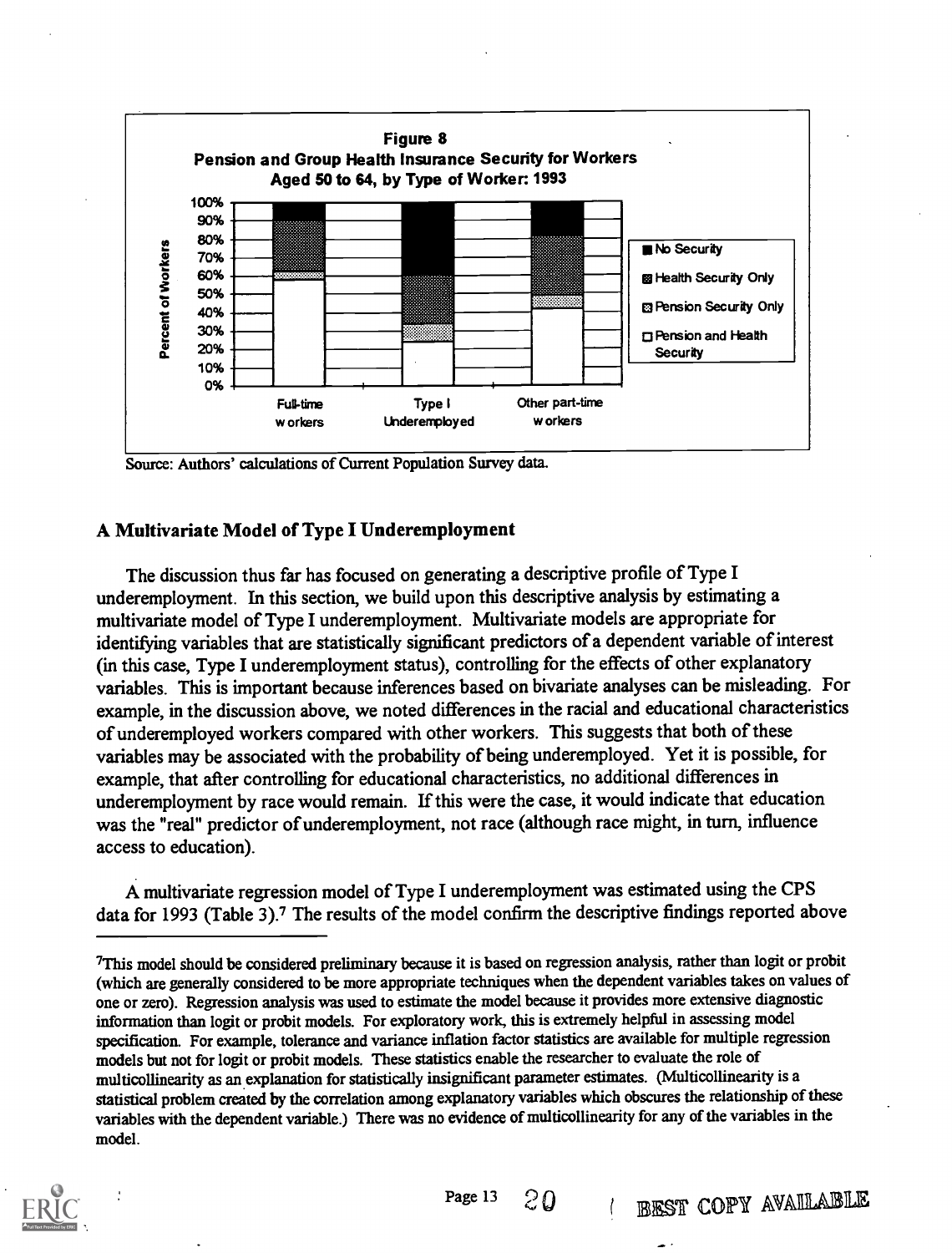and indicate that the probability of Type I underemployment is indeed influenced by marital status, gender, race and ethnicity, age, and education, as well as by industry and occupation. Married workers and males were less likely to be underemployed than unmarried workers. Blacks and Hispanics were more likely to be underemployed than white workers. Younger workers (ages 21 to 24) were more likely than workers between the ages of 25 and 44 to be underemployed; being older than 25 to 44 was not statistically significant.

Persons employed in the service *industry* were more likely to be underemployed and workers in manufacturing less likely to be underemployed than those in other industries. Those in bluecollar occupations were more likely to be underemployed than those in white-collar occupations, but interestingly, persons employed in service occupations were less likely to be underemployed. Finally, workers with education beyond high school (some college, college graduates, graduate school) were less likely to be underemployed, whereas workers with less than a high school education (less than 8th grade, 9-11th grade) were more likely to be underemployed than those with a high school diploma. Neither firm size nor region was a statistically significant predictor of Type I underemployment.

Overall, the model is statistically significant, as indicated by the F-statistic. However, the adjusted R-square reveals that the model explains a mere 1.5 percent of the variance in underemployment status (Table 3). Quite obviously, other predictors of underemployment exist which have been excluded from the model.

#### Type II Underemployment of Older Workers

Type II underemployment in this study is defined by comparing each worker's actual wages to the expected wages for someone with similar education, demographic characteristics, industry and occupation of employment, region, and size of firm. Expected wages were calculated by estimating a multiple regression model of wages and then using this model to predict the wages for each worker, given their characteristics. If a worker's actual wage is less than or equal to 75 percent of the expected wage, he or she is classified as underemployed by the Type II definition. The Type II underemployment analysis was conducted using all workers in the 1993 CPS sample age 21 and older. The results are shown in Table 4.

In general, the factors that are associated with higher wages conform to expectations. Wages tend to be higher for males, as well as for workers in manufacturing,-workers with education beyond high school, employees of larger firms, workers in the Northeast or the West, and workers aged 45 and older. Wages tend to be lower for workers in blue collar or service occupations, minority workers, those with less than high school education, and workers under age 25. The characteristics of the Type II underemployed workforce identified using this wage model are reported in Table 5.

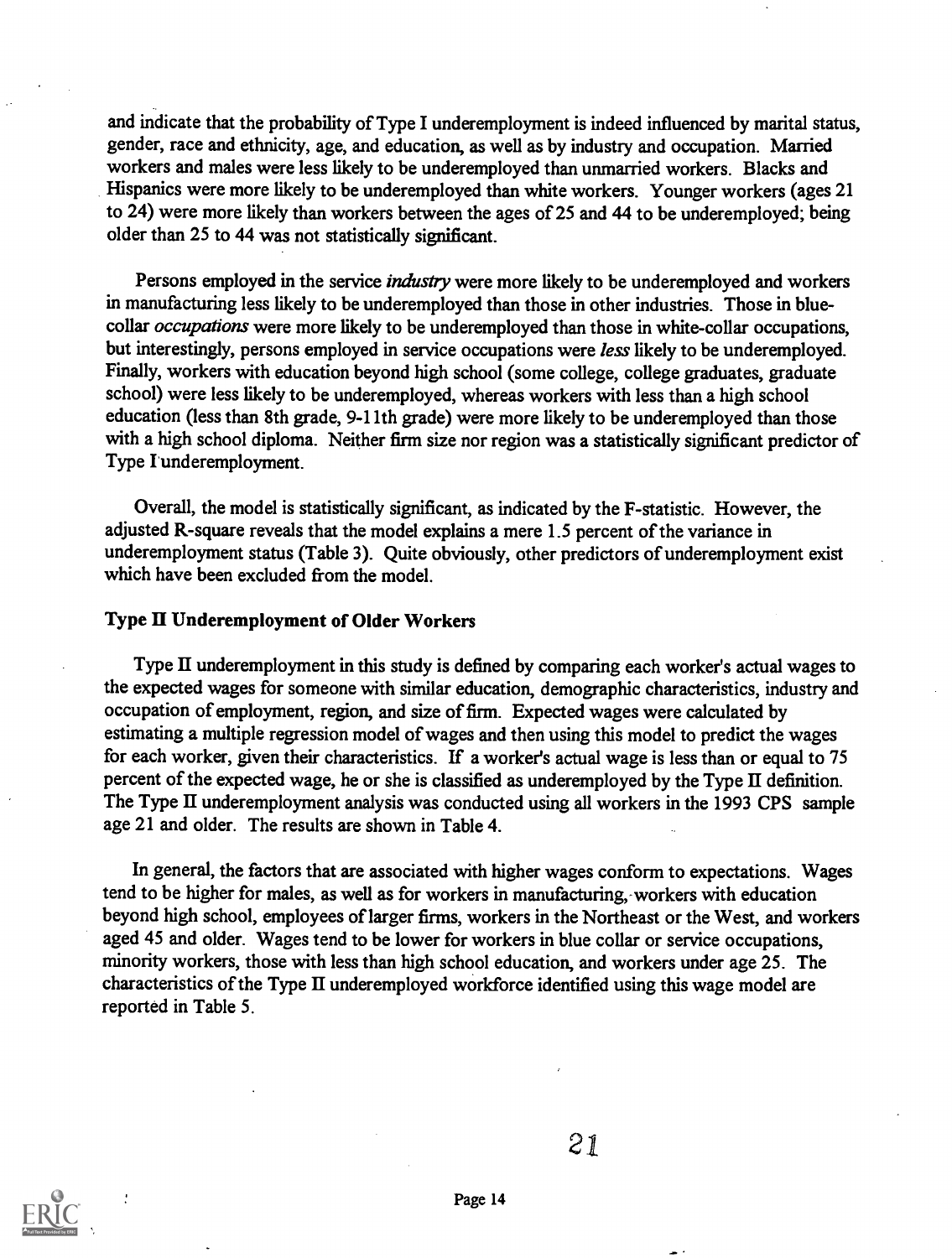# Region. Gender. and Marital Status

Type II (low-wage) underemployment was the highest in the South in all age groups. Interestingly, however, there appears to be little difference in the regional distribution of Type II underemployment by age category.

| <b>Variable</b>          | <b>Coefficient</b> | t-statistic |
|--------------------------|--------------------|-------------|
| Married                  | $-0.0114$          | $-8.447$    |
| Male                     | $-0.0095$          | $-7.041$    |
| <b>Black</b>             | 0.0066             | 2.904       |
| Hispanic                 | 0.0054             | 1.998       |
| Other                    | 0.0027             | 0.92        |
| Age 21-24                | 0.0128             | 5.595       |
| Age 45-54                | $-0.002$           | $-1.242$    |
| Age 55-64                | $-0.003$           | $-1.439$    |
| Age 65+                  | $-0.0039$          | $-1.089$    |
| Manufacturing            | $-0.0134$          | $-7.228$    |
| Service (industry)       | 0.0048             | 3.314       |
| Blue-collar occup.       | 0.0116             | 7.48        |
| Service (occupation)     | $-0.0097$          | $-5.088$    |
| Grade 8                  | 0.0119             | 3.376       |
| Some high school         | 0.0197             | 7.671       |
| Some college             | $-0.009$           | $-5.73$     |
| College graduate         | $-0.0132$          | $-6.988$    |
| Postgraduate             | $-0.0163$          | $-6.538$    |
| Firm size 100-499        | $-0.0041$          | $-1.217$    |
| <b>Firm size 500-999</b> | $-0.0005$          | $-0.103$    |
| Firm size 1000+          | $-0.0023$          | $-1.312$    |
| <b>Northeast</b>         | 0.0011             | 0.717       |
| West                     | 0.0028             | 1.693       |
| Constant                 | 0.0372             | 18.162      |
| <b>Adjusted R-Square</b> | 0.0148             |             |
| <b>F-Statistic</b>       | 39.6               |             |
| Sample size              | 59,000             |             |

## TABLE 3 MULTIPLE REGRESSION MODEL OF TYPE I UNDEREMPLOYMENT

Source: Authors' calculations of Current Population Survey data.

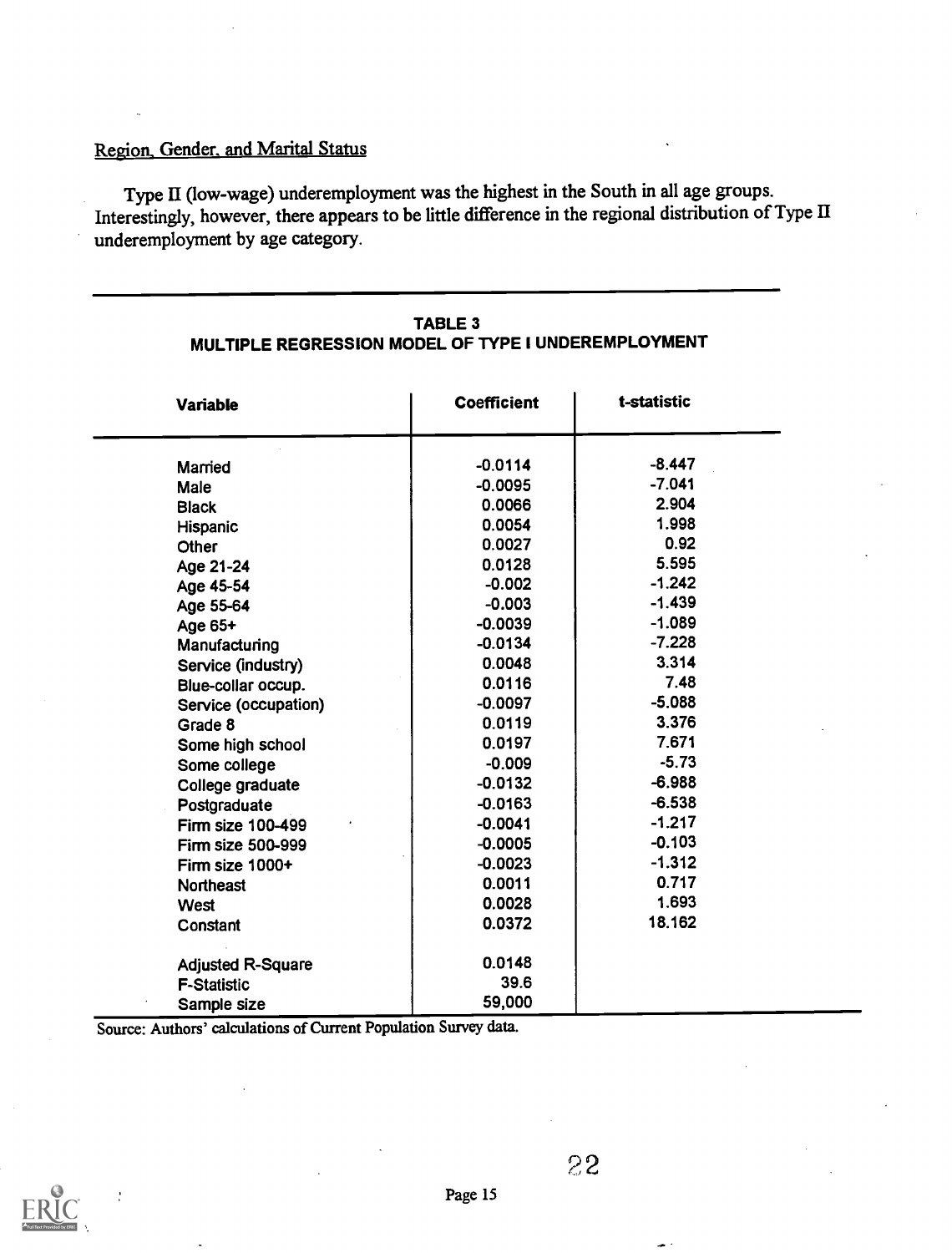| <b>Variable</b>          | <b>Coefficient</b> | t-statistic |
|--------------------------|--------------------|-------------|
| Married                  | 1.5835             | 8.022       |
| <b>Male</b>              | 3.9884             | 20.28       |
| <b>Black</b>             | $-0.7367$          | $-2.203$    |
| Hispanic                 | $-1.0226$          | $-2.569$    |
| <b>Other</b>             | $-0.4557$          | $-1.022$    |
| Manufacturing            | 1.046              | 3.847       |
| Age 21-24                | $-3.2966$          | $-9.714$    |
| Age 45-54                | 1.7402             | 7.555       |
| Age 55-64                | 1.4011             | 4.616       |
| Age 65+                  | 4.8075             | 8.765       |
| Service (industry)       | $-0.4679$          | $-2.213$    |
| Blue-collar occup.       | $-1.6519$          | $-7.261$    |
| Service (occupation)     | $-1.3799$          | $-4.944$    |
| Grade 8                  | $-3.5193$          | $-6.656$    |
| Some high school         | $-1.7277$          | $-4.585$    |
| Some college             | 1.8957             | 8.269       |
| College graduate         | 5.37               | 19.37       |
| Postgraduate             | 10.3731            | 28.578      |
| Firm size 100-499        | 0.2321             | 0.658       |
| Firm size 500-999        | 0.7426             | 1.58        |
| Firm size 1000+          | 1.3199             | 6.453       |
| <b>Northeast</b>         | 1.622              | 7.368       |
| <b>West</b>              | 1.2938             | 5.459       |
| Constant                 | 7.0569             | 23.081      |
| <b>Adjusted R-Square</b> | 0.104              |             |
| <b>F-Statistic</b>       | 138.9              |             |
| Sample size              | 27,300             |             |

# TABLE 4 MULTIPLE REGRESSION MODEL OF WAGES

 $\ddot{\phantom{0}}$ 

Source: Authors' calculations of Current Population Survey data

The Type II underemployed are also more likely to be male than female, except in the 45-to-54 age group, where the odds are essentially equal. The concentration of Type II underemployment is particularly high in the 21-to 34-age group, where 64 percent of low-wage underemployed workers are male. Note that care must be taken in interpreting these findings, however. They do not necessarily imply that males have a higher rate of Type  $II$ underemployment than females--only that the majority of low-wage underemployed workers are male. The percentages reported in Table 5 are also influenced by the distribution of the respective variables in the labor force at large. For example, if 80 percent of the labor force were male, females could have a much higher rate of underemployment and still have a smaller reported percentage than males in Table 5.

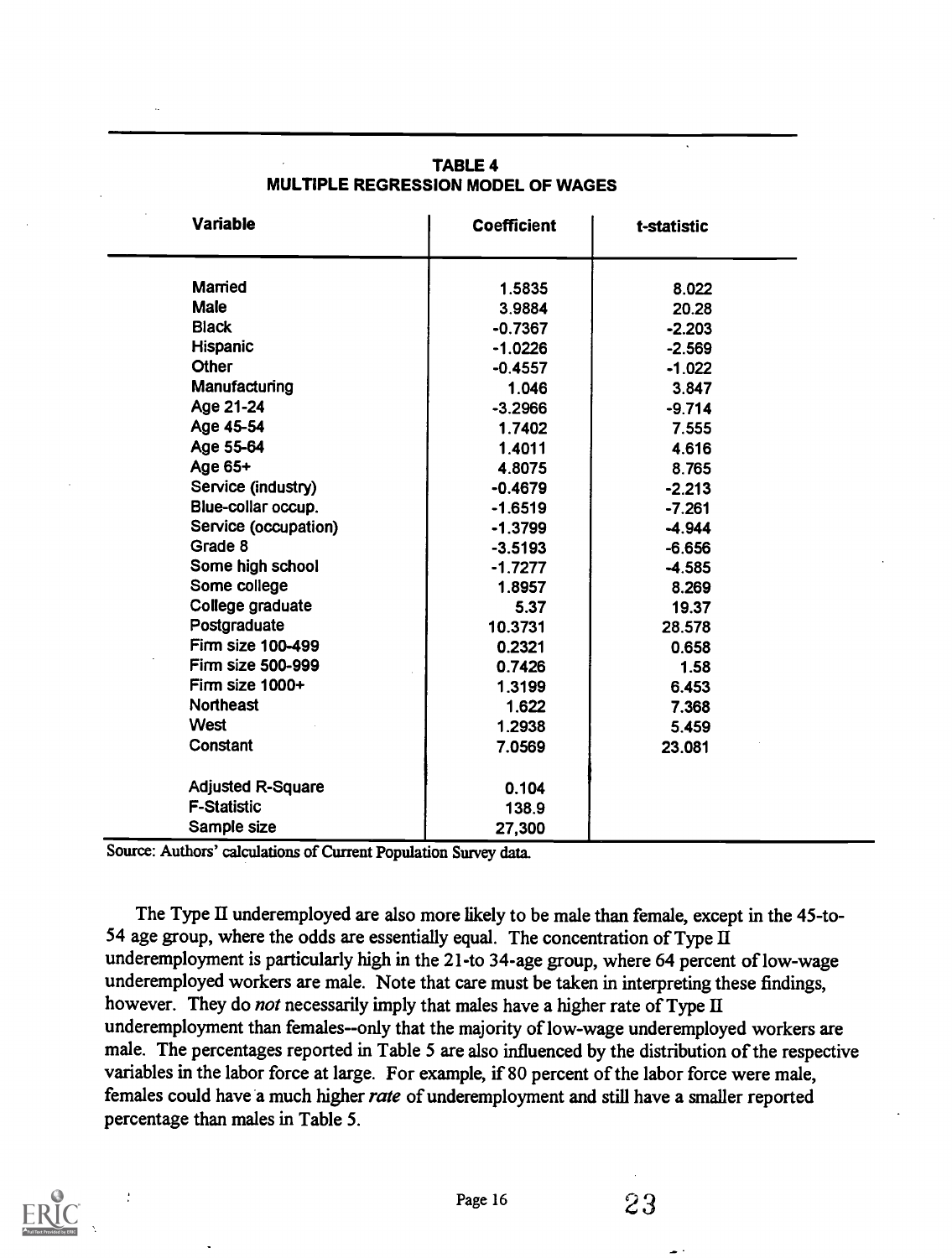| <b>Variable</b>            | 21 to 34 | 35 to 44 | 45 to 54 | 55 to 64 | $65+$ | All Ages |  |
|----------------------------|----------|----------|----------|----------|-------|----------|--|
|                            |          |          |          |          |       |          |  |
| Region<br><b>Northeast</b> | 22.9     | 21.8     | 23.8     | 24.1     | 25.4  | 23.1     |  |
| <b>Midwest</b>             | 26.4     | 25.2     | 23.7     | 26.8     | 26.0  | 25.6     |  |
| South                      | 28.5     | 29.6     | 29.0     | 30.1     | 30.4  | 29.1     |  |
| West                       | 22.2     | 23.4     | 23.5     | 19.1     | 18.2  | 22.2     |  |
| Gender                     |          |          |          |          |       |          |  |
| Male                       | 64.4     | 55.4     | 49.5     | 55.5     | 56.8  | 57.8     |  |
| Female                     | 35.6     | 44.6     | 50.3     | 44.5     | 43.2  | 42.2     |  |
| Married                    | 53.2     | 76.6     | 77.9     | 78.4     | 62.7  | 67.3     |  |
| Race                       |          |          |          |          |       |          |  |
| <b>White</b>               | 80.0     | 81.3     | 84.3     | 86.6     | 88.1  | 82.3     |  |
| <b>Black</b>               | 8.1      | 8.2      | 6.2      | 6.0      | 6.7   | 7.4      |  |
| Hispanic                   | 7.2      | 5.2      | 5.4      | 3.1      | 2.3   | 5.6      |  |
| Other                      | 4.7      | 5.3      | 4.2      | 4.3      | 2.9   | 4.6      |  |
| <b>Education</b>           |          |          |          |          |       |          |  |
| 8th grade or less          | 1.6      | 2.0      | 3.6      | 7.0      | 15.5  | 3.4      |  |
| Some high school           | 5.9      | 5.0      | 6.5      | 10.0     | 11.5  | 6.5      |  |
| High school graduate       | 31.5     | 31.3     | 36.7     | 39.1     | 37.5  | 33.7     |  |
| Some college               | 32.4     | 28.5     | 22.1     | 19.3     | 15.3  | 27.0     |  |
| College graduate           | 22.4     | 20.5     | 17.1     | 14.0     | 11.1  | 19.3     |  |
| Postgraduate education     | 6.2      | 12.6     | 14.0     | 10.7     | 9.2   | 10.0     |  |
| Industry                   |          |          |          |          |       |          |  |
| Mining                     | 0.3      | 0.5      | 0.3      | 0.4      | 0.2   | 0.3      |  |
| Construction               | 5.3      | 6.1      | 4.8      | 3.8      | 1.9   | 5.1      |  |
| Manufacturing              | 14.8     | 15.6     | 14.7     | 13.4     | 8.8   | 14.5     |  |
| Trans/Comm                 | 5.2      | 5.3      | 6.0      | 4.8      | 3.3   | 5.2      |  |
| <b>Trade</b>               | 29.1     | 21.4     | 21.7     | 25.7     | 23.7  | 25.0     |  |
| Fin/Ins/Real estate        | 5.5      | 4.8      | 5.4      | 6.4      | 6.9   | 5.5      |  |
| <b>Services</b>            | 33.1     | 37.7     | 39.5     | 35.7     | 42.1  | 36.3     |  |
| Other                      | 6.7      | 8.7      | 7.7      | 9.8      | 13.2  | 8.0      |  |
| Occupation                 |          |          |          |          |       |          |  |
| White collar               | 42.1     | 45.2     | 47.0     | 39.5     | 38.8  | 43.4     |  |
| <b>Blue collar</b>         | 25.7     | 24.5     | 25.8     | 31.2     | 34.4  | 26.5     |  |
| Service                    | 16.0     | 15.4     | 15.2     | 14.5     | 9.6   | 15.2     |  |
| Other                      | 16.2     | 14.9     | 12.0     | 14.8     | 17.2  | 14.9     |  |

# TABLE 5 CHARACTERISTICS OF TYPE II UNDEREMPLOYED BY AGE (in percent)

 $\ddot{\phantom{0}}$ 



 $\mathbf{A}$ 

÷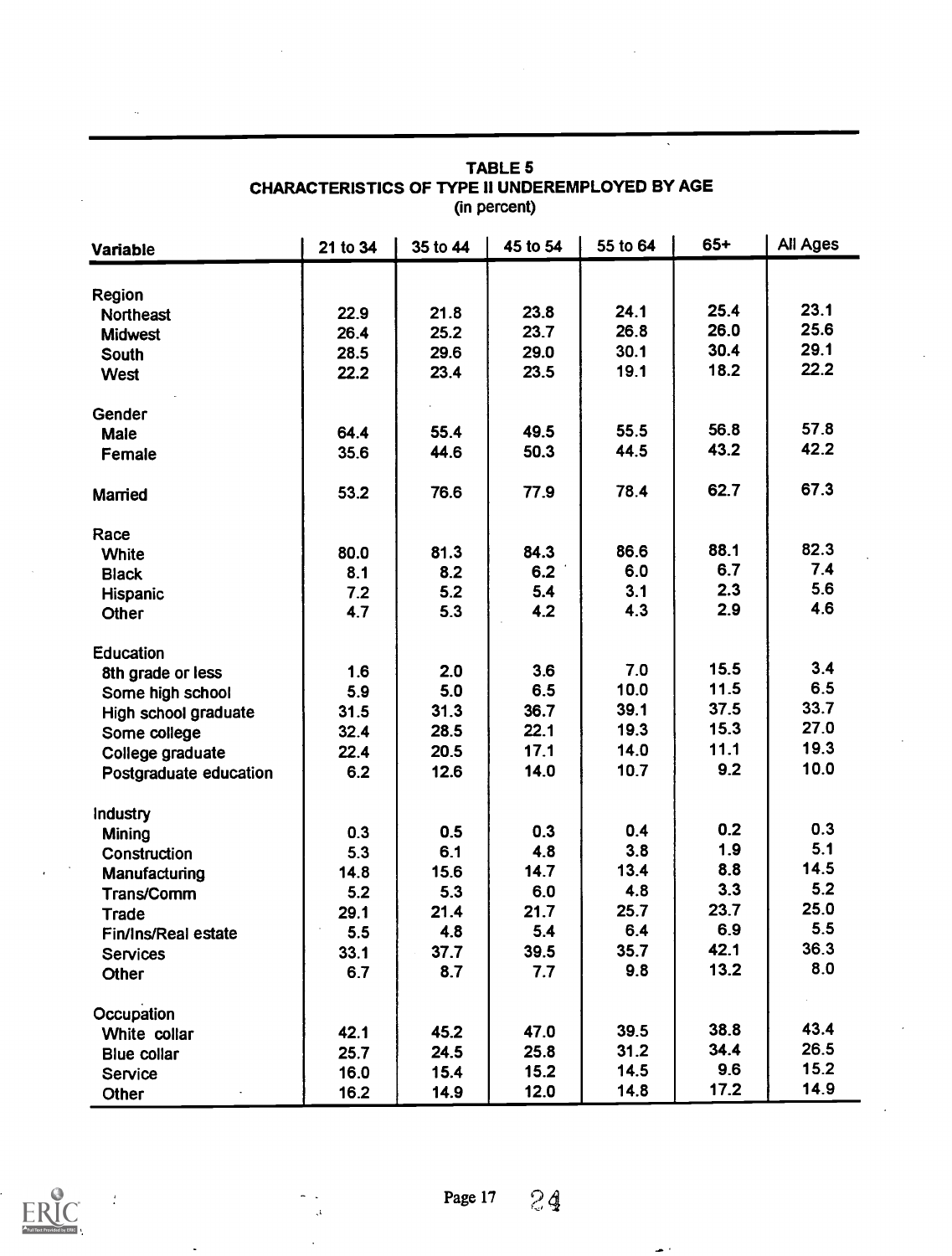| <b>Variable</b>             | 21 to 34 | 35 to 44 | 45 to 54 | 55 to 64 | $65+$ | All Ages |
|-----------------------------|----------|----------|----------|----------|-------|----------|
| Health Ins. Coverage        |          |          |          |          |       |          |
| Self and family             | 31.4     | 46.0     | 46.4     | 43.3     | 28.8  | 39.2     |
| Self only                   | 36.7     | 25.8     | 29.8     | 32.1     | 32.1  | 32.0     |
| <b>None</b>                 | 31.3     | 28.1     | 23.6     | 24.4     | 39.1  | 28.5     |
| <b>Pension coverage</b>     | 22.2     | 29.0     | 33.7     | 26.9     | 16.1  | 26.4     |
| <b>Type I Underemployed</b> | 3.6      | 3.3      | 3.0      | 3.5      | 2.3   | 3.3      |

#### TABLE 5 (cont.) CHARACTERISTICS OF TYPE II UNDEREMPLOYED BY AGE (in percent)

Source: Authors' calculations of Current Population Survey data.

Similarly, differences in the distribution of marital status across age groups are evident among the low-wage underemployed. Again, these differences probably reflect marital status distributions by age in the labor force at large. Type II underemployed workers ages 21 to 34 and 65-plus were less likely to be married than workers aged 35 to 64.

#### **Race**

Table 5 indicates a general increase in the concentration of Type II underemployment among white workers in higher age groups. It is possible that this increase reflects higher labor force participation rates of whites, but we suspect that these relationships are very complex. For example, it is a well-known fact that labor force participation rates among older people are strongly influenced by the availability of adequate retirement income. Some older workers are in the labor force because their nonearnings retirement income is insufficient. Others are in the labor force in bridge jobs, working only until they become eligible for Social Security benefits at age 62. Still others are in the labor force because they enjoy their work, even though they could afford to retire. Differences in the adequacy of retirement incomes by race, therefore, are likely to have strong influences on labor force participation rates and, in turn, on Type II underemployment.

#### **Education**

The educational distribution of Type II underemployment is very pronounced. Older lowwage underemployed workers are much more likely to have lower education levels than younger workers. This probably partly reflects differences in educational attainment across age cohorts (education levels have been rising over time). However, the large increase in the percentage of Type II underemployed in the 55-to-64 and 65-plus age groups suggests an additional explanation for the higher rate of low-wage underemployment beyond cohort differences in educational attainment (e.g., age discrimination against poorly educated older workers, which forces them into very low paying jobs). Still, the multiple regression approach controls for the effects of education on the predicted wage of these workers. To be considered underemployed by the Type

Page 18

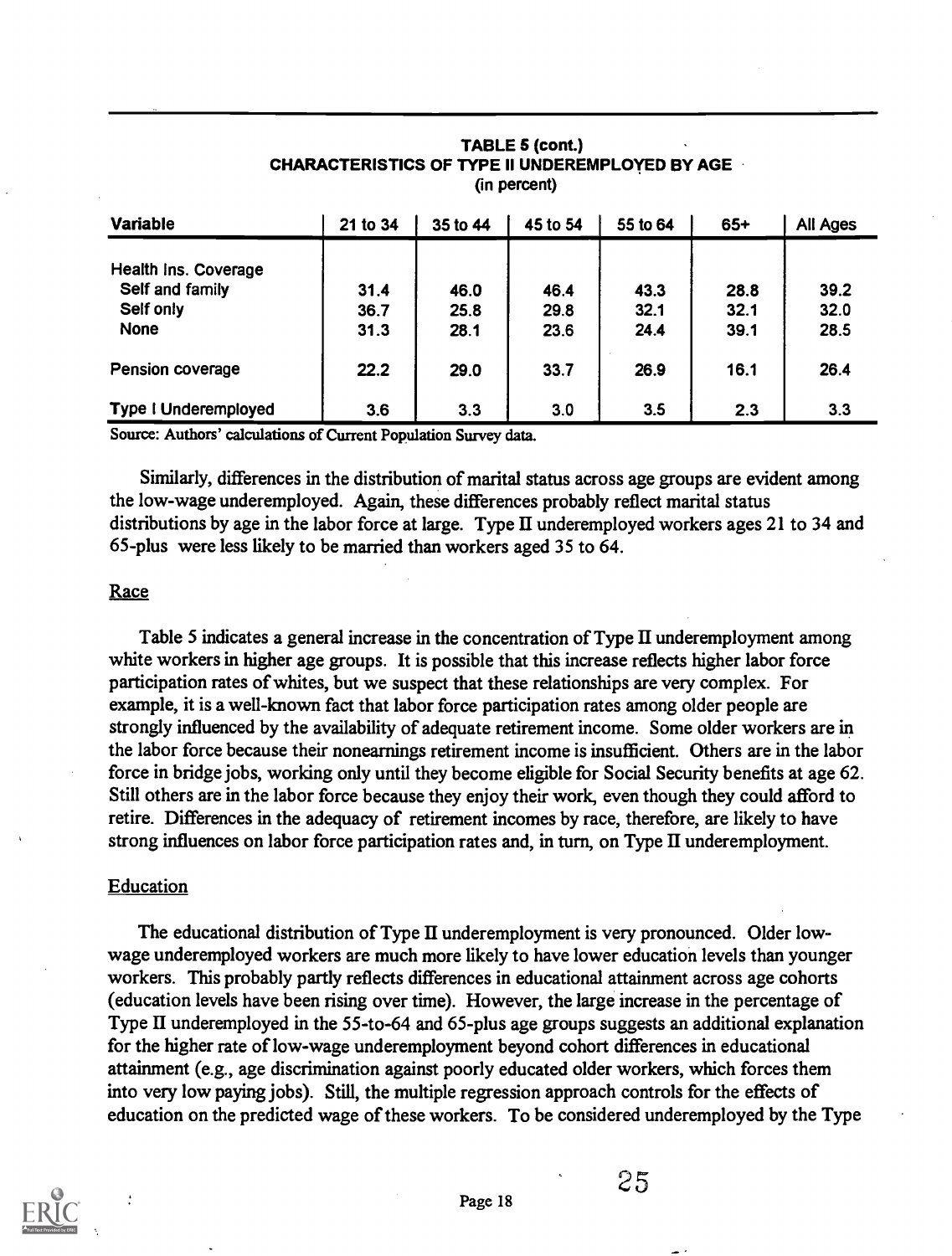II definition, the wages they are earning must be substantially lower than the predicted wage given their education and other characteristics.

# Industry and Occupation

The most notable differences in the industrial distribution of Type II underemployment seem to occur with the 65-plus age group compared with the younger age groups. The percentage of low-wage underemployed workers 65 and older in manufacturing declines to 8.8 percent, whereas the percentage working in the service industry increases to 42.1. This does not appear to reflect general labor force patterns of retiring from a career job in manufacturing and working in a bridge job in services, since persons 65-plus are already eligible for Social Security benefits. These Type II underemployed age 65-plus are probably a mix of low-wage workers with inadequate retirement incomes and low-wage workers with adequate retirement incomes who chose to continue working for noneconomic reasons.

The occupational distribution of Type II underemployment appears to be even more complex than the industrial distribution. The decline in the percentage of age 65-plus workers in the service occupations is especially noteworthy and seemingly inconsistent with the higher percentage of age 65-plus workers in the service industry. However, the service industry effects just discussed may be reflected in the decline in white-collar underemployment and the increase in blue-collar underemployment at ages 55 and older.

# Health Insurance and Pension Coverage

Lack of employer health insurance coverage among the Type II underemployed declines with age through the 45-to-54 age group, remains essentially stable in the 55-to-64 group, and then rises with the 65-plus group. (Presumably, employer health insurance coverage is a much weaker incentive to work for persons aged 65 and older because of Medicare.) Similarly, employer pension coverage rises through the 45-to-54 group, declines among those aged 55 to 64, and falls precipitously in the 65-plus group. Trends in employer health insurance and private pension coverage in the 65-plus group are probably related mainly to part-time employment status. However, the availability of these benefits is correlated with race, gender, industry and occupation, firm size, region, and other factors. Thus, it is likely that these other dimensions are also part of the explanation for the lower rate of health insurance and private pension coverage among the Type II underemployed 65 and older.

# Type I Underemployment

The incidence of Type I underemployment (i.e., involuntary part-time workers) among the Type II underemployed population is highest in the 21-to-34 and 55-to-64 age groups and lowest in the 65-plus group. The primary reason that the Type I underemployment constitutes such a small percentage of the Type II group is that the size of the latter group is muchlarger. For example, as reported earlier, approximately 400,000 workers age 50 to 64 were considered underemployed by the Type I definition. In contrast, about 7.2 million workers age 50-64 are considered underemployed by the Type II definition. Interestingly, however, the percentage of

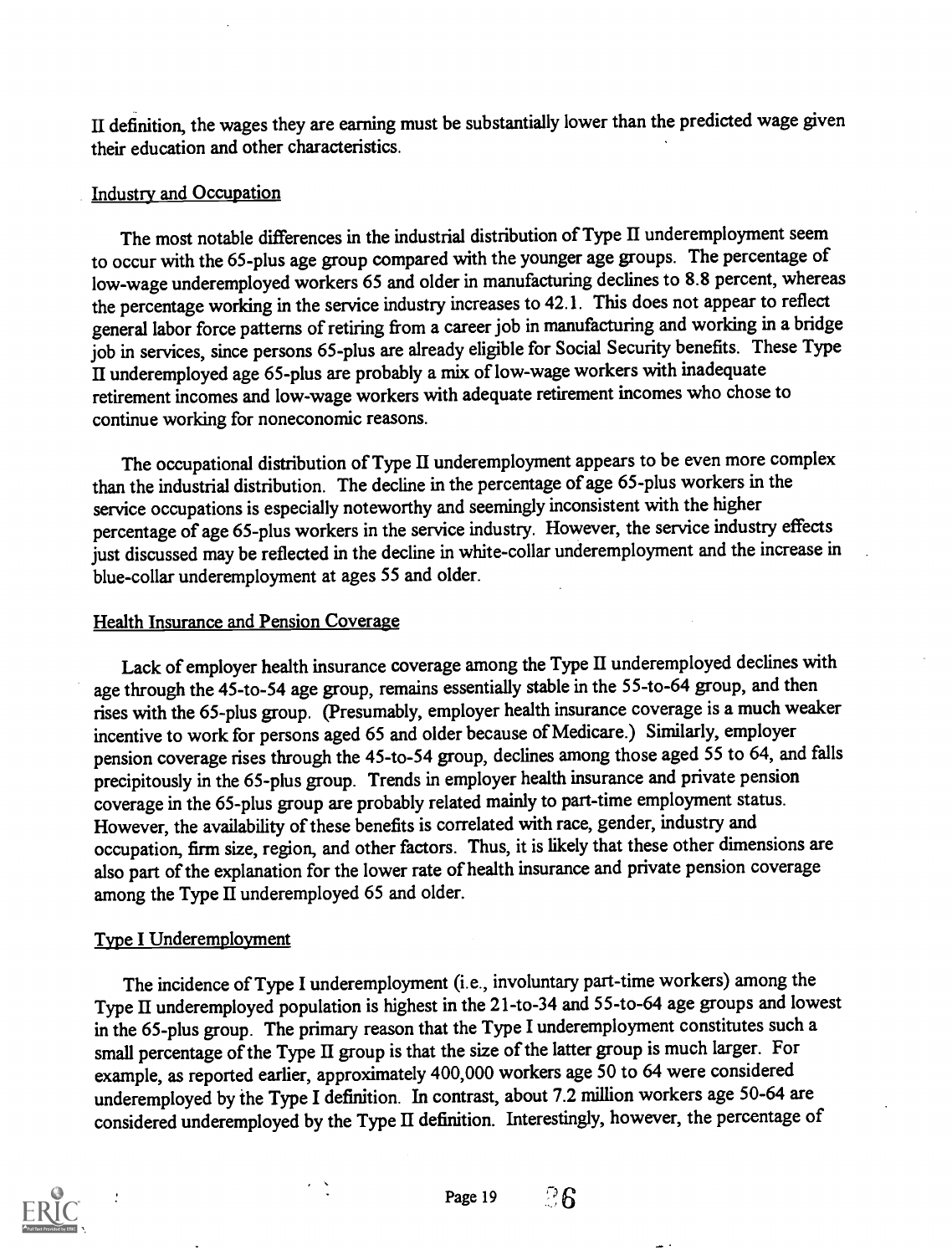Type I underemployed who are also considered underemployed by the low-wage Type II criteria is substantial, 61 percent.

The large magnitude of Type II underemployment relative to Type I underemployment has at least two possible explanations. First, Type II underemployment includes both full-time and parttime workers in its definition, whereas Type I underemployment includes only part-time workers. Second, some workers classified as underemployed by the Type II criteria are in low-wage jobs by choice. One aspect of this issue is the stringency of the wage threshold criteria used. In this study, we used 75 percent of expected wages as the threshold for defining Type II underemployment, but this is admittedly arbitrary. We did, however, experiment with alternative thresholds to assess their affects on the size of the population classified as Type II underemployed.

The impacts of making the wage threshold used in the definition of Type II underemployment more stringent are substantial. For instance, using a wage threshold of 50 percent of predicted wages reduces the estimated size of the Type II population by approximately 58 percent. Using a wage threshold of 25 percent reduces the estimated size of the Type II underemployed labor force by 89 percent. This is an area that could benefit from additional research.

Because some older workers may be employed in lower paying jobs by choice, any estimate of Type II underemployment derived by this approach will tend to be an overestimate for the wage threshold chosen. Nevertheless, we believe that the approach suggested in this paper for estimating Type II underemployment is a significant improvement over using 125 percent of the poverty line as the threshold because the latter is not tied to worker or job characteristics. Clearly, however, improvements in operationalizing the Type II approach are necessary before it can be used as a reliable measure of low-wage underemployment among workers 50 years of age and older.

# Directions for Future Research

One refinement of the research presented in this paper would be to focus the Type II analysis on full-time workers alone, since we can already classify part-time workers in terms of their voluntary or involuntary status. Presumably, part-time workers who are employed in low-wage jobs voluntarily should not be classified as Type II underemployed.

Another area of refinement would be to estimate separate wage models for each age group. This approach would control for the influences of cohort differences in demographic composition and education on wages and enable the wage thresholds to be calculated separately for each group.

A related, and very important area of work--particularly if further refinements in the definition of Type H underemployment can be obtained---would be to estimate multivariate models of the risk of being low-wage underemployed similar to the approach used for the Type I underemployed. Type I and Type II multivariate analyses should be conducted using logit or probit models, based on the preliminary work done with multiple regression models.

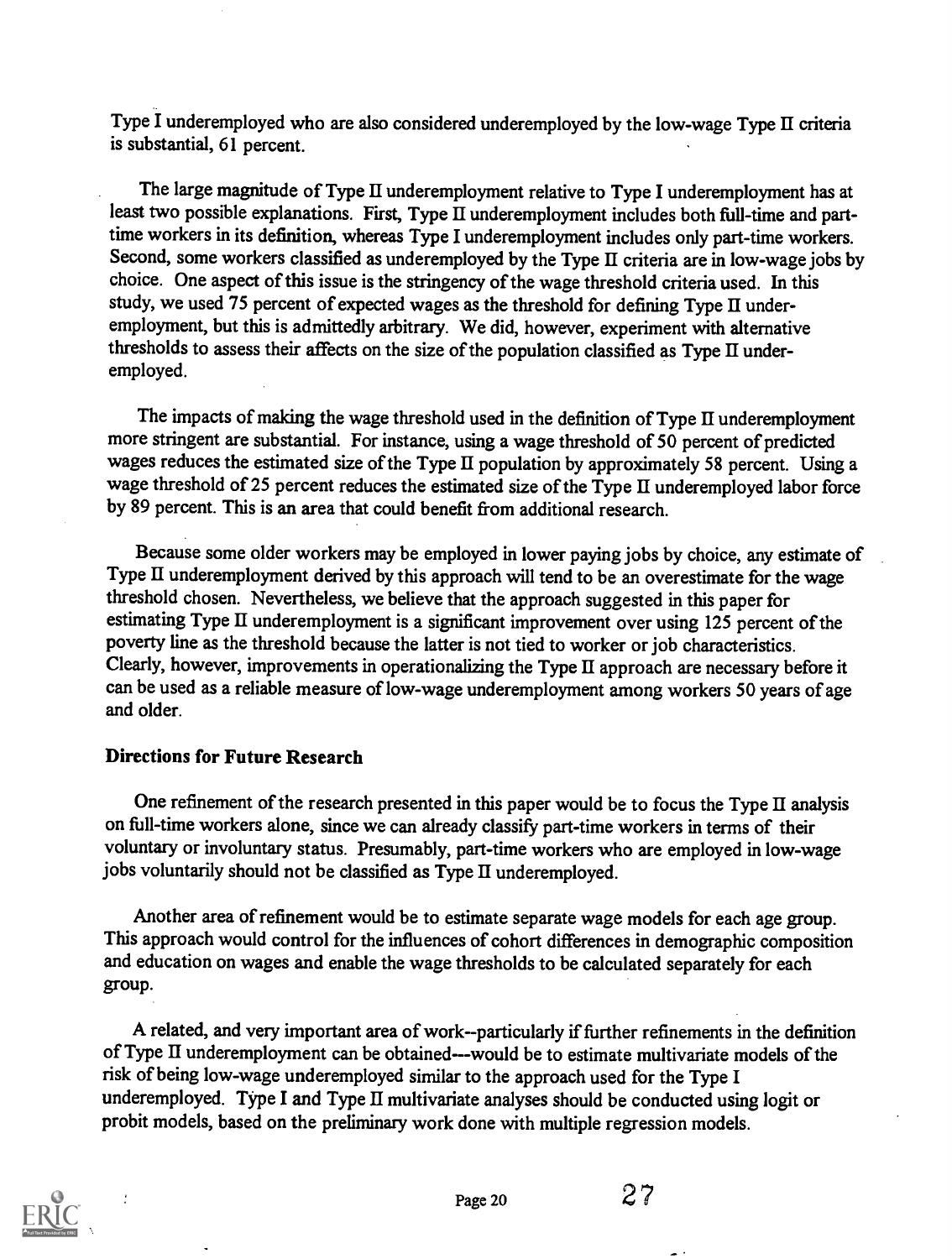In addition, the importance of job tenure or seniority needs careful attention in subsequent research. For example, Shapiro and Sandell (1987: 38) observed in their research that a very high percentage of the wage reduction among older reemployed men could "be attributed to the nontransferability of workers' firm-specific skills and knowledge associated with seniority." Clearly, findings such as this are germane to the policy and programmatic recommendationsthat might be proposed to deal with underemployment. Finally, distinguishing between the full- and part-time Type II underemployed might prove fruitful.

#### Conclusions

This study is the first to our knowledge to focus specifically on the underemployment of older workers. Data from the 1979, 1988, and 1993 Current Population Surveys indicate that Type I underemployment has been steadily rising over time. The Type I underemployed are an extremely disadvantaged group in terms of pension and health insurance coverage, suggesting that many of these workers are probably forced to remain in the labor force because of the unaffordability of retirement.

The Type II definition of underemployment among older workers was based on their wages. The standard definition often used in the literature compares worker earnings to 125 percent of the poverty line, but this measure is unsatisfactory because it fails to account for the potentially poor job skills and low productivity of some workers. Type II underemployment is based upon a comparison of workers' wages to "expected" wages, given their demographic and job characteristics. As with the Type I underemployed, we found that workers classified as underemployed by the Type II definition were also disadvantaged.

Nearly 400,000 workers between the ages of 50 and 64 were estimated to be underemployed by the Type I definition. The number underemployed by the Type II definition was muchlarger, 7.2 million. Approximately 61 percent of the Type I underemployed were also underemployed according to the Type  $\Pi$  definition.

The large magnitude of Type II underemployment highlights the need for further work to refine these estimates. The estimated magnitude of Type II underemployment was very sensitive to the wage threshold used. Clearly , as suggested above, additional research is called for. Nevertheless, the fact that the Type II estimates of underemployment were much larger than the Type I estimates, even using the most stringent criteria that were investigated, illustrates that this is too important a dimension of underemployment to be ignored.

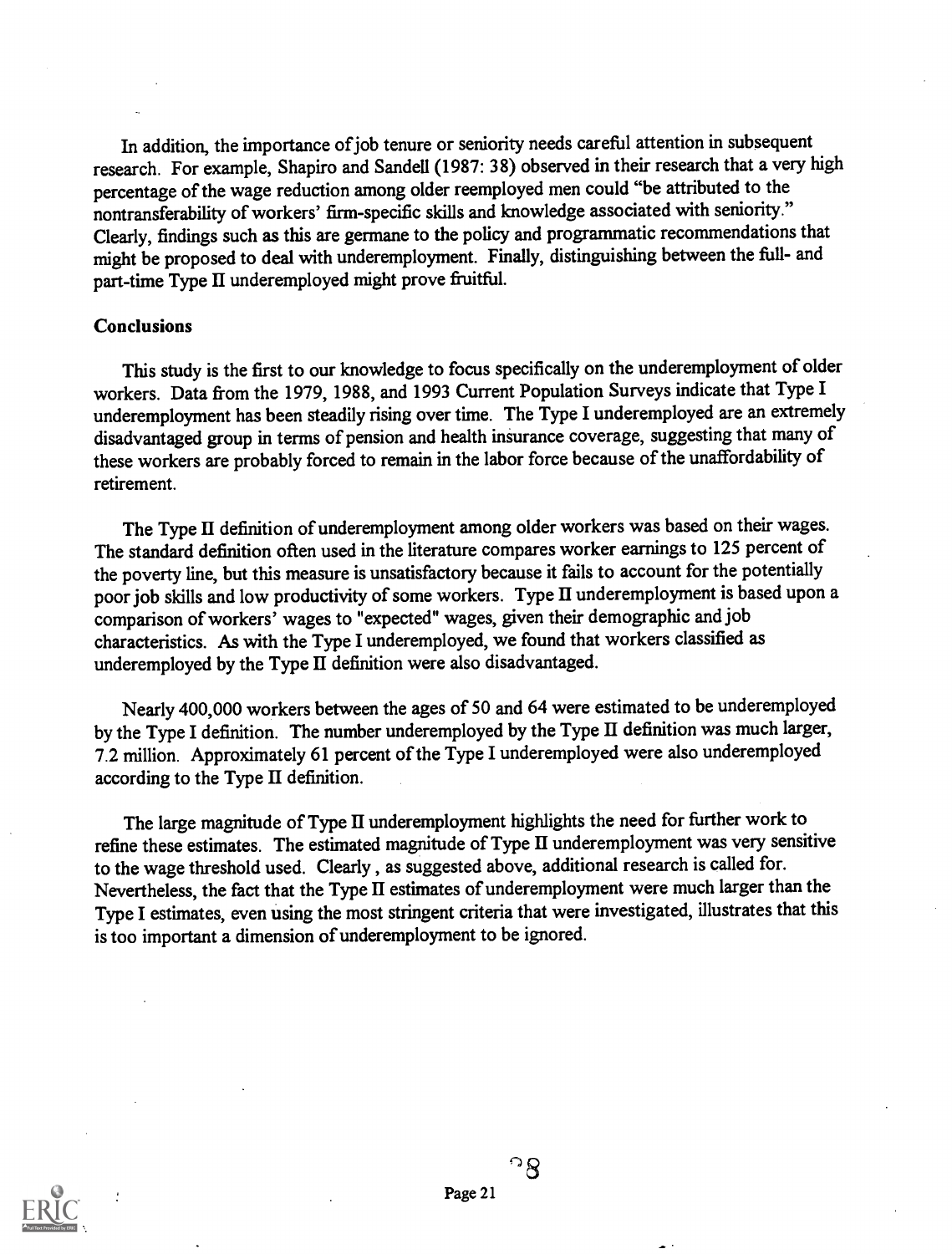# References

Blank, Rebecca. 1990. "Are part-time Jobs Bad Jobs?" In Gary Burtless (ed.), A Future of Lousy Jobs? The Changing Structure of U.S. Wages. Washington, DC: Brookings Institution.

Employee Benefit Research Institute. 1994. Characteristics of the part-time Work Force. Washington, DC: Employee Benefit Research Institute.

Ichiowski, Bernard, and Anne Preston. 1986. "New Trends in part-time Employment." Industrial Relations Research Association 38th Annual Proceedings, 60-67.

Jacobs, Jerry. 1993. Trends in Wages, Underemployment, and Mobility Among part-time Workers. Discussion Paper No. 1021-93. Madison, WI: Institute for Research on Poverty, University of Wisconsin.

Mutschler, Phyllis. 1996. "Early Retirement Incentive Programs (ERIPs): Mechanisms for Encouraging Early Retirement." In William H. Crown (ed.) Handbook on Employment and the Elderly. Westport, CT: Greenwood Press.

Nord, Steven, John Phelps, and Robert Sheets. 1989 "Service Industries and Structural Underemployment in Urban Areas in the United States." Revista Internazionale di Scienze Economiche e Commerciali 36(9): 785-800.

Peracchi, Franco, and Finis Welch. 1994. "Trends in Labor Force Transitions of Older Men and Women." Journal of Labor Economics, 12(2): 210-242.

Quinn, Joseph, and Richard Burkhauser. 1994. "Public Policy and the Plans and Preferences of Older Americans." Journal of Aging and Social Policy, 6(3): 5-20. Ruhm, Christopher. 1989. "Why Older Americans Stop Working." The Gerontologist, 29(3): 294-299.

Ruhm, Christopher. 1990. "Bridge Jobs and Partial Retirement." Journal of Labor Economics, 8(4): 482-501.

Shapiro, David and Steven H. Sandell. 1987. "The Reduced Pay of Older Job Losers: Age Discrimination and Other Explanations." In Steven H. Sandell (ed.). The Problem Isn't Age. New York: Praeger.

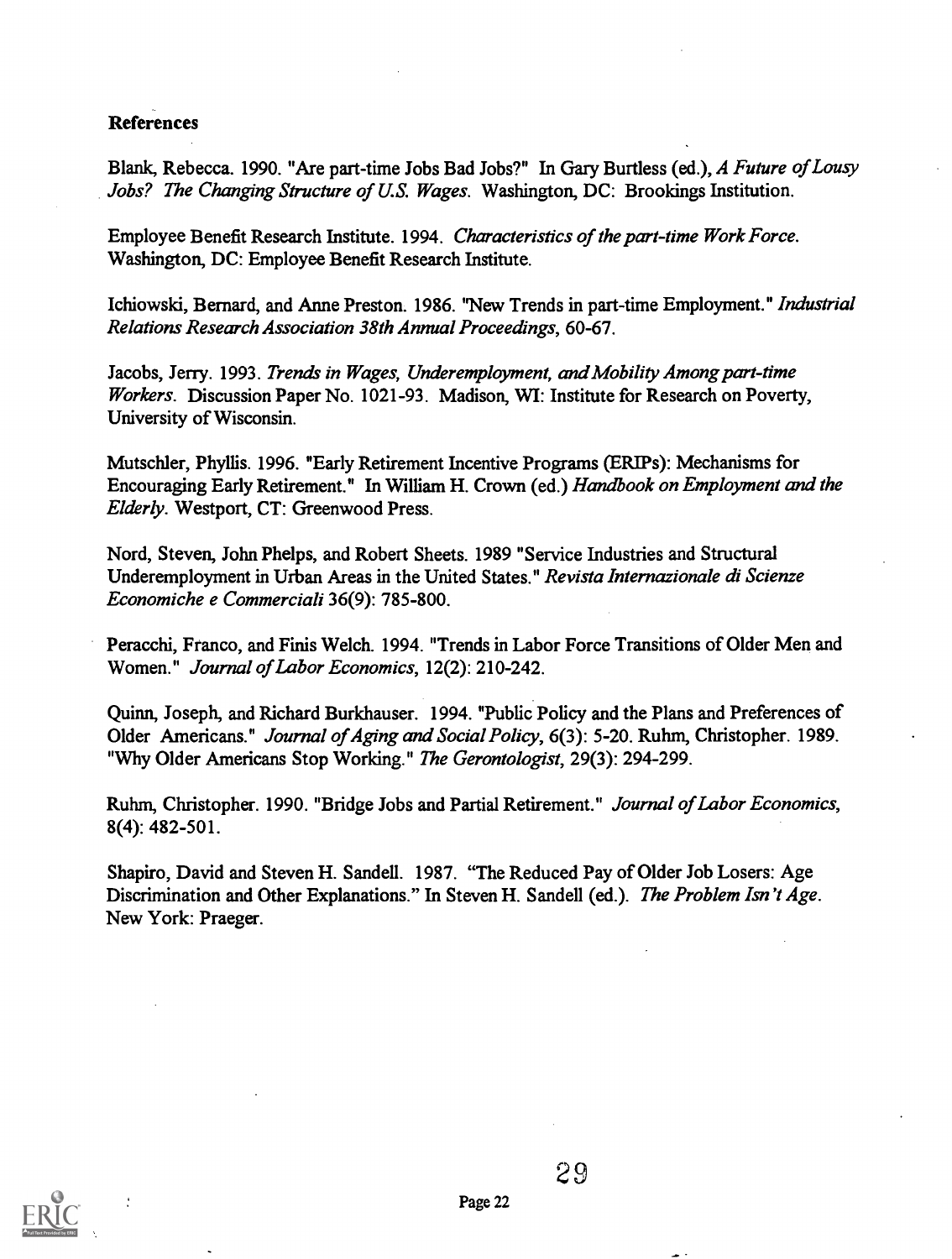A publication of the Public Policy Institute



# American Association of Retired Persons

601 E Street, N.W. Washington, DC 20049